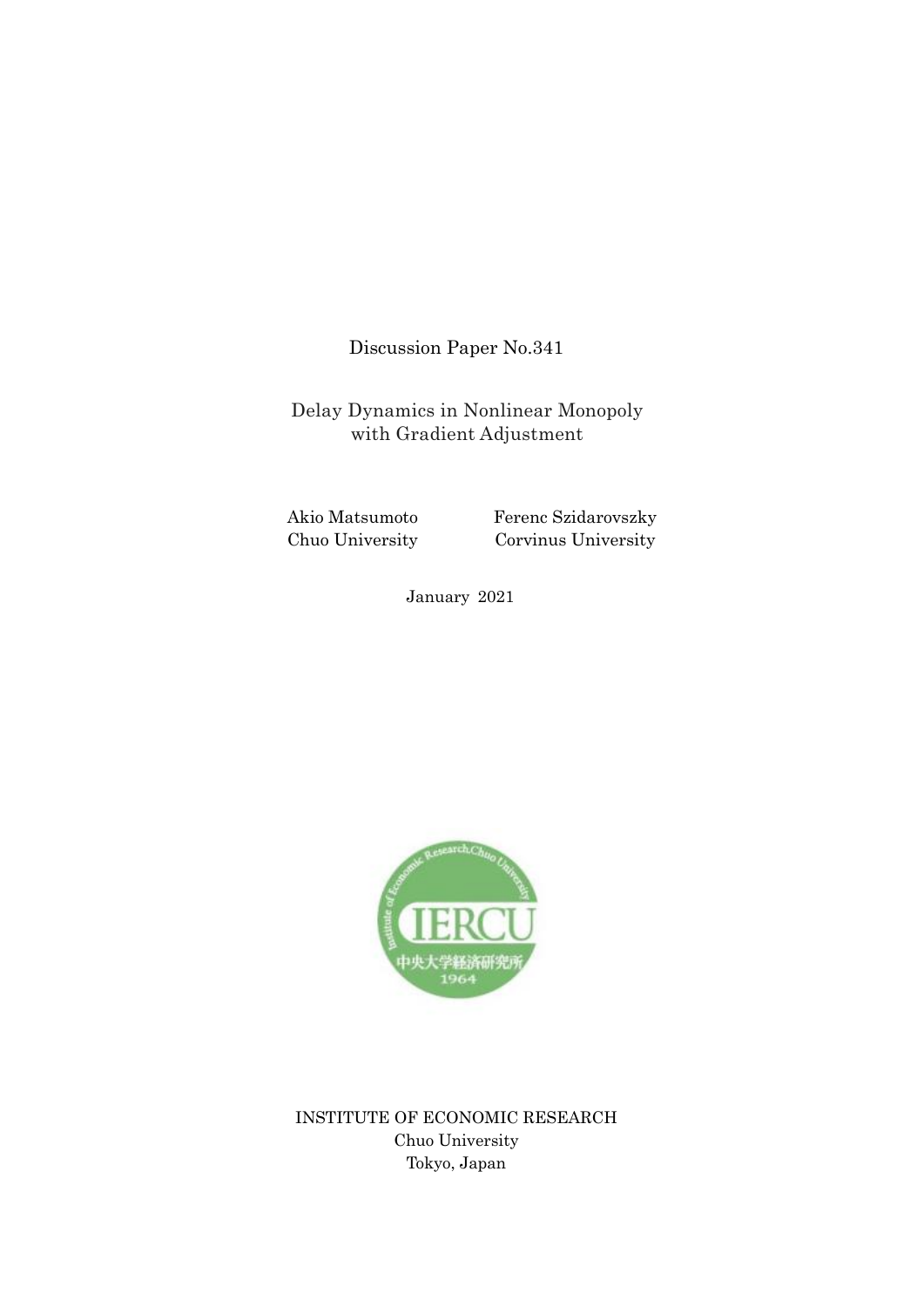# Delay Dynamics in Nonlinear Monopoly with Gradient Adjustment

Akio Matsumoto<sup>†</sup> Ferenc Szidarovszky<sup>‡</sup>

#### Abstract

Two types of boundedly rational monopolies are considered, when they are unable to determine the profit maximizing output levels. In the first case the monopoly knows the price function and in the second case it can access only past output and price values. In applying gradient dynamics the marginal profit is either known or approximated by finite differences based on two past profit data. Stability conditions are derived first with discrete time scales, which are also applied in a special case. Two models of continuous dynamics are then introduced. The first is a natural modification of the discrete model, and the other includes an inertia coefficient with the derivative. In each case a delay differential equation is obtained with two delays. Stability conditions are derived and the stability switching curves are constructed and illustrated.

Keywords Gradient adjustment, Delay differential equation, Boundedly rational monopoly, Discrete-time and continuous-time dynamics, Stability switching curves

The Örst author highly acknowledges the Önancial supports from the Japan Society for the Promotion of Science (Grant-in-Aid for Scientific Research (C) 20K01566).

<sup>&</sup>lt;sup>†</sup>Department of Economics, Chuo University, 742-1, Higashi-Nakano, Hachioji, Tokyo, 192-0393, Japan, akiom@tamacc.chuo-u.ac.jp.

<sup>&</sup>lt;sup>‡</sup>Department of Mathematics, Corvinus University, Budapest, Fövám tér 8, 1093, Hungary, szidarka@gmail.com.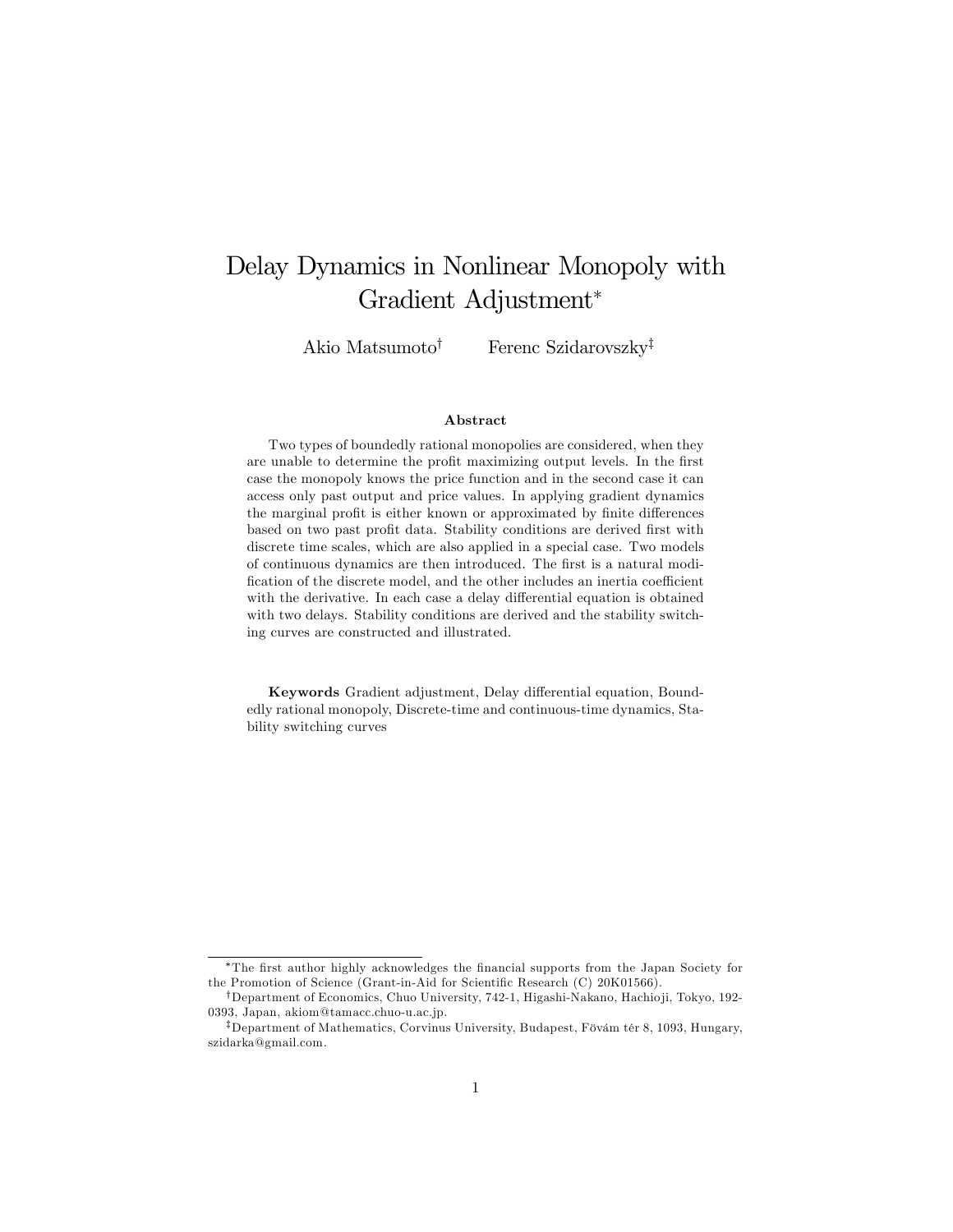# 1 Introduction

It is well-known that a monopolist in an elementary textbook of microeconomics is assumed to be rational in the sense that it has the perfect information on the market and instantaneous responses to changing circumstances. Accordingly, such a monopolist can choose the levels of price and output that maximizes its overall profit and can adjust its decisions in no time without any difficulties if some exogenous changes occur. It is also well-known that the decision-makers in the real world are boundedly rational and thus have to decide under limited information and delayed responses. We can say this behavioral difference in other words. The rational monopolist can jump to the optimal point of output and price in one shot without any adjustments. In consequence, output as well as price will not change over time (i.e., no dynamic consideration is necessary) unless environmental phenomenon changes. The boundedly rational monopolist, on the other hand, can make mistakes due to limited information. It might produce a different amount of output and set a different value of price other than the optimal ones. Noticing the mistake and revising the decision, it experiences time delays in collecting past data of price and output associated with uncertainty, information and implementation delays. Output (and price) will vary in every subsequent time period. The paperís main purpose is to shed light on such an adjustment or dynamic process of output of the boundedly rational monopolist.

In the existing literature, the gradient method is often adopted to describe the adjustment process of the boundedly rational monopolist toward the profit maximizing output. Accordingly, the monopolist increases the output level if its marginal profit is positive, decreases if negative and maintains the same output level if zero. Two types of models are known to introduce the method, discrete-time models and continuous-time models. It is demonstrated that the former could generate chaotic dynamics if the involved nonlinearities are strong enough. Among others, we mention Puu (1995) that follows Baumol and Quandt (1964) constructing a model of monopoly with a linear cost function and a cubic price function with inflection points. Naimzada and Ricchiuti (2008) replace Puu's price function with a cubic function having no inflection points. Askar (2013) assumes a general concave price function. Elsadany and Awad (2015) introduce a log-concave function. In a continuous-time framework, Matsumoto and Szidarovszky  $(2012, 2014)$  build a monopoly model, focusing on the effects caused by time delays and show the delay effect can be a source of complex dynamics as well as simple dynamics. In those studies, it is assumed that the form of the demand function could be known or estimated correctly by using the history of output and price.<sup>1</sup> In this study, we introduce two boundedly rational monopolists, one knows the form of the price function and the other knows only a few points on it. Further, neither of them knows the equilibrium output value and search for it based on the gradient method. We analytically and numerically consider how different amounts of information or knowledge on

<sup>&</sup>lt;sup>1</sup>Even if the price function is known, it might be possible that a monopolist is endowed with limited computational skills to solve the profit maximization problem.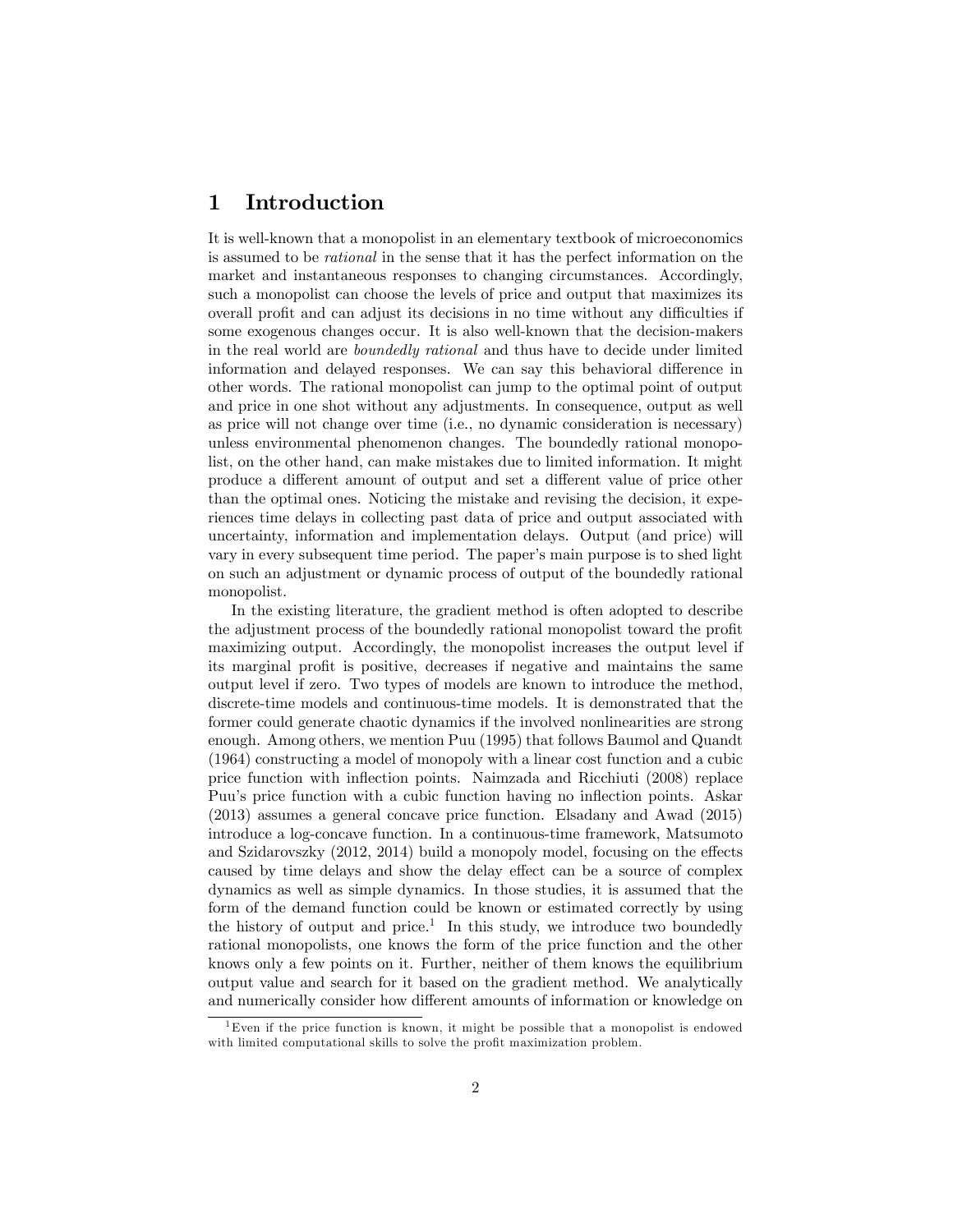the price function affect their search behavior in discrete-time and continuoustime framework.

The rest of this paper is organized as follows. Section 2 builds a basic model. Section 3 considers the learning process in a discrete-time model. Section 4 constructs a continuous-time model from the discrete-time model via Euler approximation and then considers the same subject in a continuous-time framework. Section 5 investigates a continuous-time model with inertia. Finally, the concluding remarks and future research directions are given in Section 6.

## 2 Basic Model

Consider a monopoly that produces the quantity of output  $x$ . The price and production cost functions are continuously differentiable and are denoted, respectively, as  $p(x)$  and  $c(x)$ . It is also assumed that  $p(x)$  has a unique inverse. The profit function is defined to be

$$
\pi(x) = p(x)x - c(x).
$$

According to the textbook monopoly theory, the interior optimal output  $x_M$ satisfies the first-order condition of the profit-maximization,

$$
\frac{d\pi(x)}{dx} = 0.\t\t(1)
$$

The monopoly price  $p_M$  is determined by the market-clearing condition for x,

$$
p - p(x) = 0.\t\t(2)
$$

Assuming the strict concavity of the profit function, the rational monopolist determines unique equilibrium values,  $x_M$  and  $p_M = p(x_M)$ , through (1) and (2). It is also implicitly assumed that the rational monopolist has (i) full information on the form of the price function and (ii) enough computability to solve the two conditions,  $(1)$  and  $(2)$ . Hence, the rational monopoly firm can jump to the equilibrium output and price with one-shot (i.e., no dynamics).

In this study, we relax either or both of information requirements (i) and (ii) and consider what happens if the monopolist sets its output at some level other than  $x_M$ . First, we introduce two different monopolists according to how much information they have. We call the monopoly the "knowledgeable monopolist" or the  $k$ -monopolist if it has requirement (i) but does not have requirement (ii)<sup>2</sup> and the "*limited monopolist*" or the  $\ell$ -monopolist if it has neither of the requirements but possesses the values of  $x$  and  $p$  in the past two periods of time. It is implicitly assumed that the price is determined so as to clear the market even when x is different from the equilibrium (i.e.,  $p = p(x)$  for all x). Second, those monopolists with insufficient information adjust their outputs based on the observation of a profit change per a unit change of output. If the change is

 $2$  Clower (1959) calls a monopolist "knowledgeable monopolist" under the similar circumstance.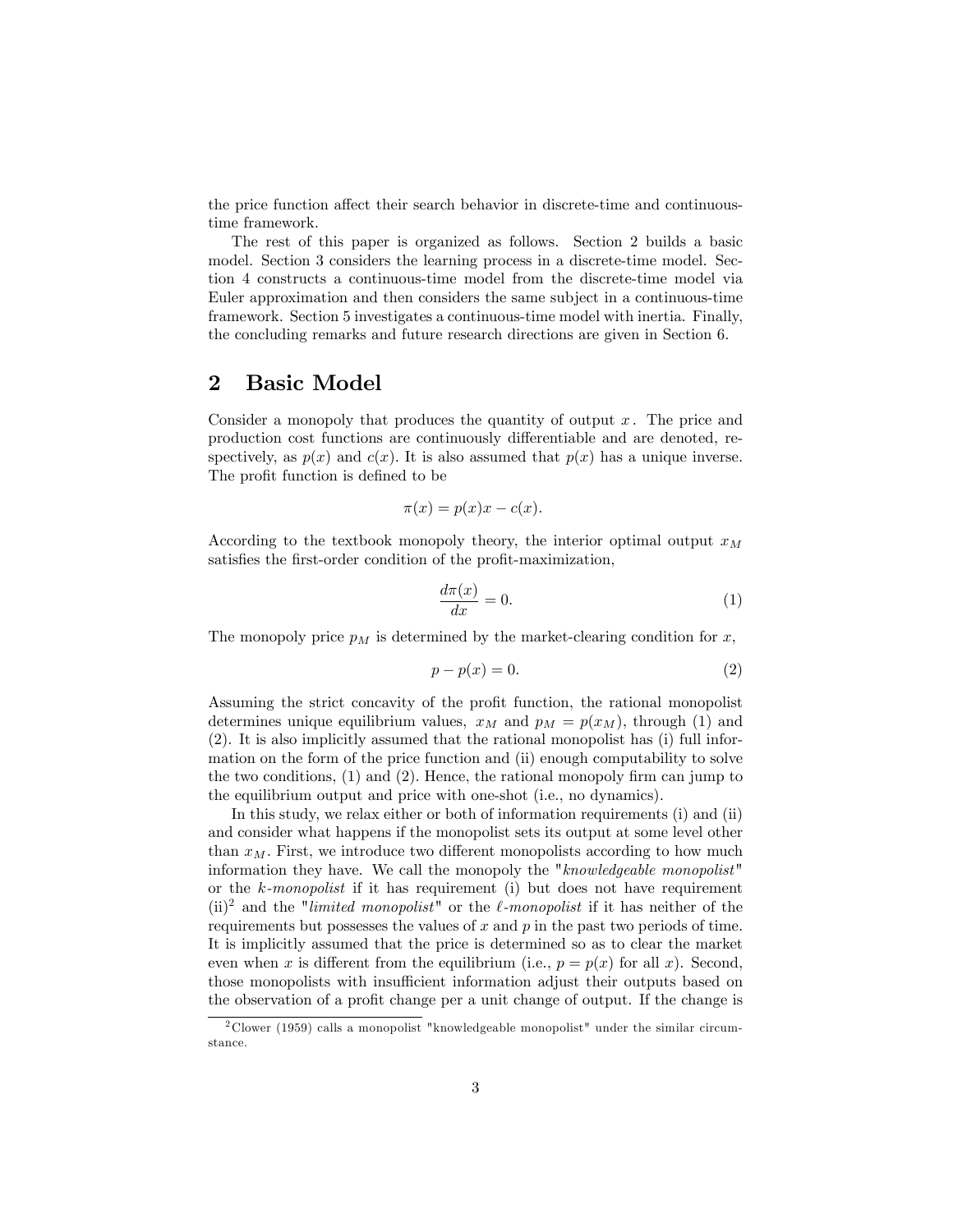positive, negative or unchanged, then the output levels are increased, decreased or maintained at the same levels. Since the k-monopolist knows the analytic form of its profit, its profit change can be obtained by differentiating the profit function. If the change is denoted as  $\Delta \pi / \Delta x$ , then

$$
\frac{\Delta \pi}{\Delta x} \simeq \frac{d\pi(x)}{dx}.
$$
\n(3)

On the other hand, the  $\ell$ -monopolist does not know the form of the profit function but can observe its profits at two different periods. The profit change at time t can be described by

$$
\frac{\Delta \pi}{\Delta x} = \frac{\pi (x(t - \tau_1)) - \pi (x(t - \tau_2))}{x(t - \tau_1) - x(t - \tau_2)}
$$
(4)

where  $t - \tau_1$  and  $t - \tau_2$  are earlier time periods with known profit values, so  $\tau_1$ and  $\tau_2$  are nonnegative integers and  $\tau_1 < \tau_2$ .

### 3 Discrete-time Dynamics

If discrete time scales are assumed and the earlier time periods are selected as close to t as possible (i.e.,  $\tau_1 = 1$  and  $\tau_2 = 2$ ), then the k-monopolist adjusts its output in proportion to the marginal profit change,

$$
x(t) = x(t-1) + K \frac{d\pi(x(t-1))}{dx(t-1)}
$$
\n(5)

where this algorism is often called the gradient adjustment process. The  $\ell$ monopolist determines its output level, following the formulation,

$$
x(t) = x(t-1) + K \frac{\pi(x(t-1)) - \pi(x(t-2))}{x(t-1) - x(t-2)}
$$
(6)

that follows Puu (1995). In both equations,  $K > 0$  is the adjustment coefficient. This section focuses on the discrete dynamics controlled by (5) and (6) and results to be obtained are extending Naimzada and Ricchiuti (2008), Matsumoto and Szidarovszky (2012) and Askar (2013).

The asymptotical behavior of nonlinear model (5) can be obtained by linearization around the steady state  $x_M$ . At the steady state  $x(t) = x(t-1) = x_M$ , we have the linear form of (5),

$$
x(t) = x(t-1) + K\pi''(x_M)x(t-1)
$$
\n(7)

where  $\pi''(x_M)$  is the second derivative evaluated at  $x = x_M$ . In order to guarantee that the first order condition at  $x_M$  provides maximum, we make the following assumption,

Assumption 1.  $\pi''(x_M) < 0$ .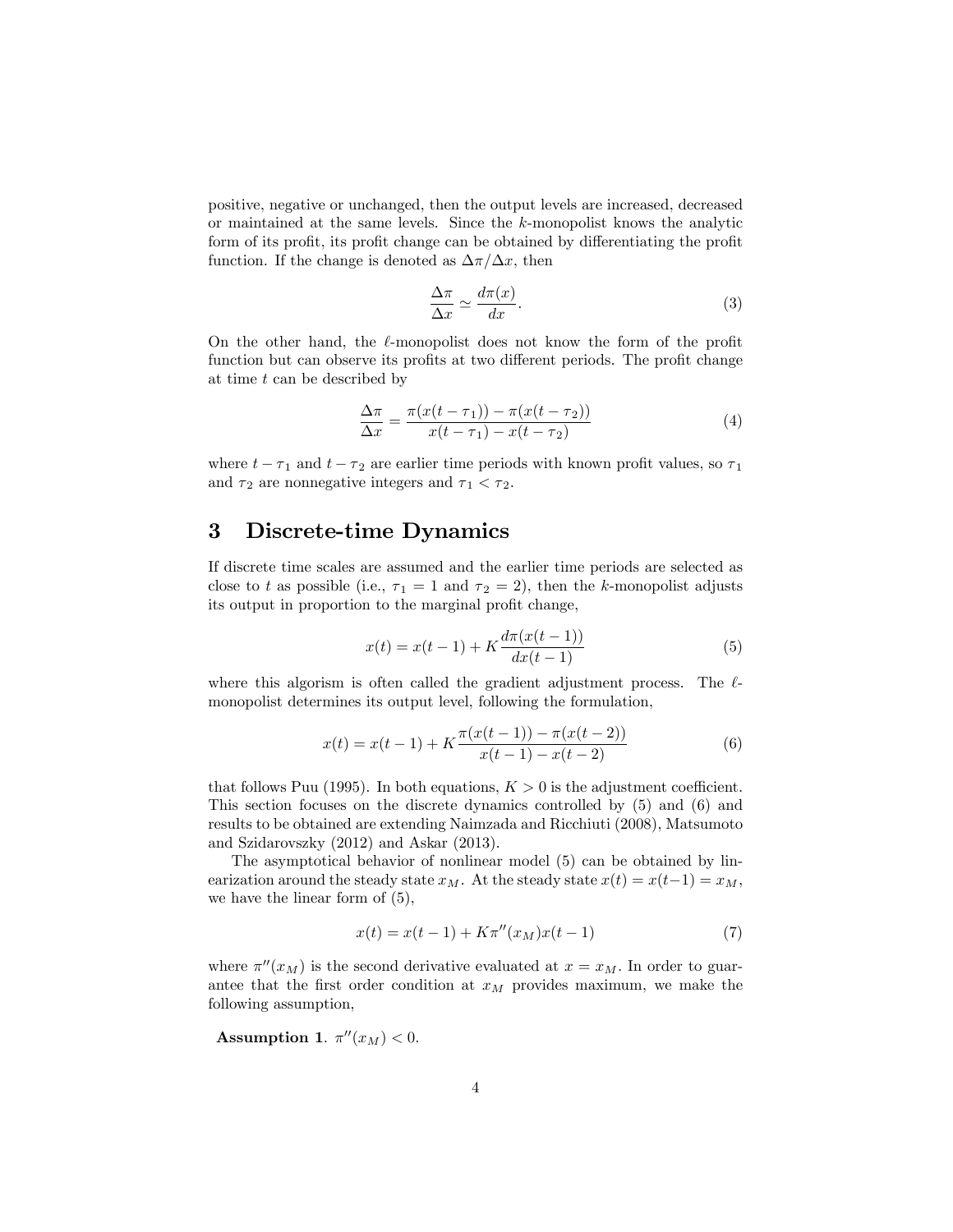The eigenvalue of equation (7) is

$$
\lambda = 1 - A
$$

where

$$
A = -K\pi''(x_M) > 0.
$$
\n<sup>(8)</sup>

Since  $\lambda < 1$  always, the stability condition for the k-monopolist is  $\lambda > -1$  or

$$
A < 2.
$$

For the  $\ell$ -monopolist,<sup>3</sup> we have the following from (6)

$$
x(t) = x(t-1) + K\pi'(z).
$$
 (9)

with z being between  $x(t-1)$  and  $x(t-2)$ . At the steady state, z has to be also  $x_M$ , therefore

$$
x_M = x_M + K\pi'(x_M),
$$

implying that  $x_M$  is a stationary point of the profit function. Notice that

$$
\frac{\partial x(t)}{\partial x(t-1)} = 1 + K \frac{\pi'(x(t-1)) [x(t-1) - x(t-2)] - [\pi(x(t-1)) - \pi(x(t-2))]}{(x(t-1) - x(t-2))^2}
$$

where the numerator can be written as

$$
\pi'(x(t-1)) (x(t-1) - x(t-2)) + \left[ \pi'(x(t-1)) (x(t-2) - x(t-1)) + \frac{\pi''(z)}{2} (x(t-2) - x(t-1))^2 \right]
$$

where z is between  $x(t-1)$  and  $x(t-2)$ . Therefore

$$
\frac{\partial x(t)}{\partial x(t-1)} = 1 + \frac{K\pi''(z)}{2}.
$$

At the equilibrium  $z = x_M$ , therefore this derivative becomes

$$
\frac{\partial x(t)}{\partial x(t-1)} = 1 + \frac{K\pi''(x_M)}{2} = 1 - A/2.
$$

Similarly, the other derivative at the equilibrium is

$$
\frac{\partial x(t)}{\partial x(t-2)} = \frac{K\pi''(x_M)}{2} = -A/2.
$$

The linearized equation of (6) becomes

$$
x(t) = (1 - A/2)x(t - 1) - (A/2)x(t - 2)
$$
\n(10)

 $3$ Notice that the  $\ell$ -monopolist is unable to manipulate the following calculations since it does not know the form of the profit function.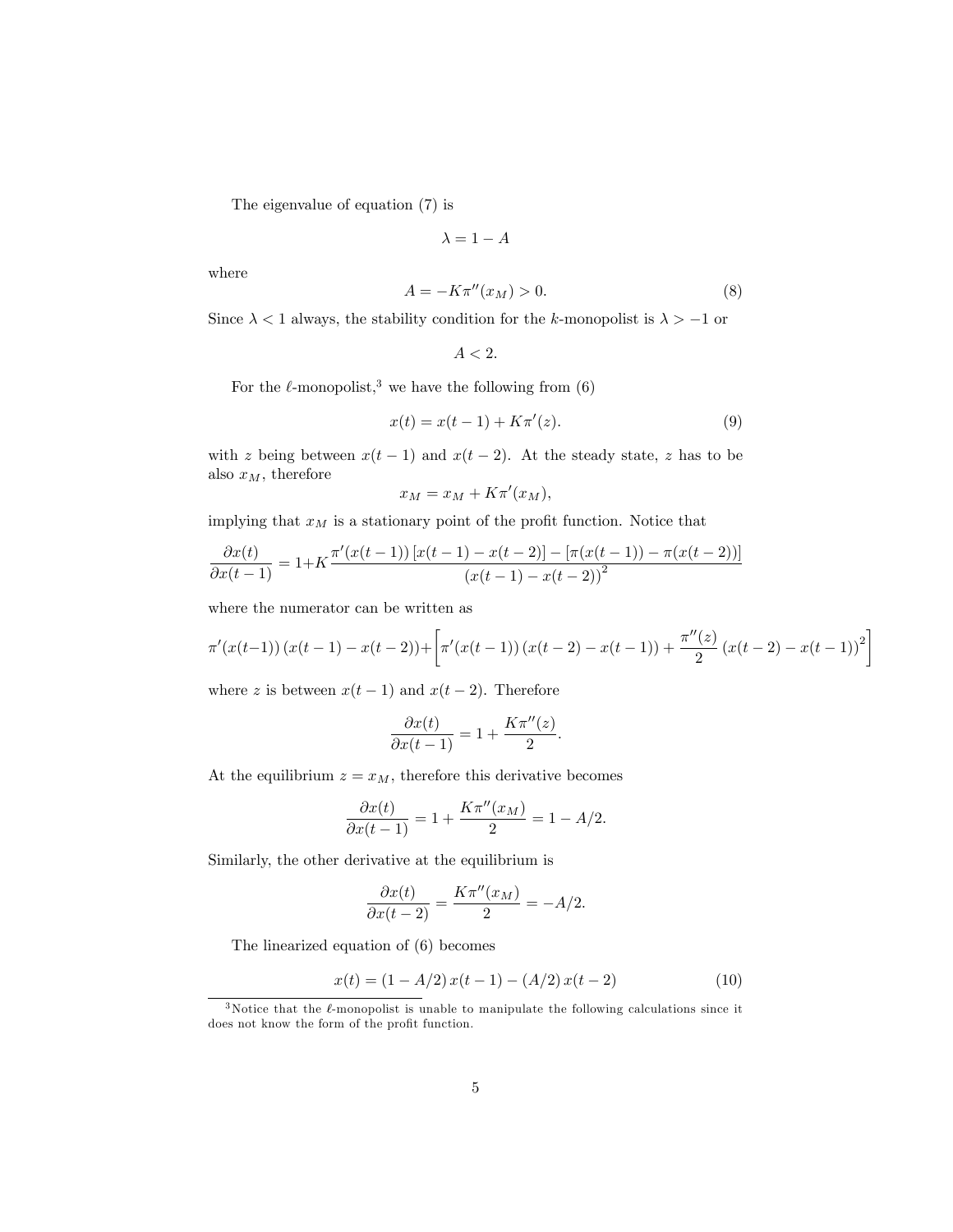with characteristic equation

$$
\lambda^2 - (1 - A/2)\lambda + A/2 = 0.
$$
 (11)

The steady state is locally asymptotically stable if

$$
1 \pm (1 - A/2) + A/2 > 0
$$
  
 
$$
A/2 < 1
$$
 (12)

which can be simplified as  $0 < A < 2$ .

**Theorem 1** The steady state of dynamic equations  $(5)$  for the k-monopolist and (6) for  $\ell$ -monopolist is locally asymptotically stable if  $0 < A < 2$  and locally unstable if  $A > 2$ .

Next we adopt a general concave price function to confirm the analytical result by examining numerical examples,

$$
p = a - bx^{\alpha}, \ \alpha \in \mathbb{Z}^+ \tag{13}
$$

that is used in Askar (2013). With a marginal cost  $c<sub>1</sub><sup>4</sup>$  the profit function is

$$
\pi(x) = (p - c)x = (a - c)x - bx^{1 + \alpha},
$$

the first derivative is

$$
\pi'(x) = a - c - (1 + \alpha) x^{\alpha}.
$$

Hence the dynamic equation for the  $k$ -monopolist is obtained from  $(5)$ ,

$$
x(t) = x(t-1) + K[a - c - (1+\alpha)x^{\alpha}(t-1)]
$$
\n(14)

Solving  $\pi'(x) = 0$  presents the equilibrium value,  $x_M$ ,

$$
x_M = \left(\frac{a-c}{(1+\alpha)b}\right)^{\frac{1}{\alpha}}.\tag{15}
$$

:

The second derivative at the equilibrium point  $x_M$  is

$$
\pi''(x_M) = -\alpha b(1+\alpha) \left(\frac{a-c}{(1+\alpha)b}\right)^{\frac{\alpha-1}{\alpha}}
$$

Apparently the profit function satisfies the second-order condition for profit maximization due to Assumption 1. The stability condition for the  $k$ -monopolist is, according to Theorem 1,

$$
A = -K\pi''(x_M) = K\alpha b(1+\alpha) \left(\frac{a-c}{(1+\alpha)b}\right)^{\frac{\alpha-1}{\alpha}} < 2\tag{16}
$$

<sup>&</sup>lt;sup>4</sup>It has been checked that the convex cost function  $c(x) = x^{\beta}$ ,  $2 \le \beta \le \alpha$  does not affect the general properties of the result to be obtained.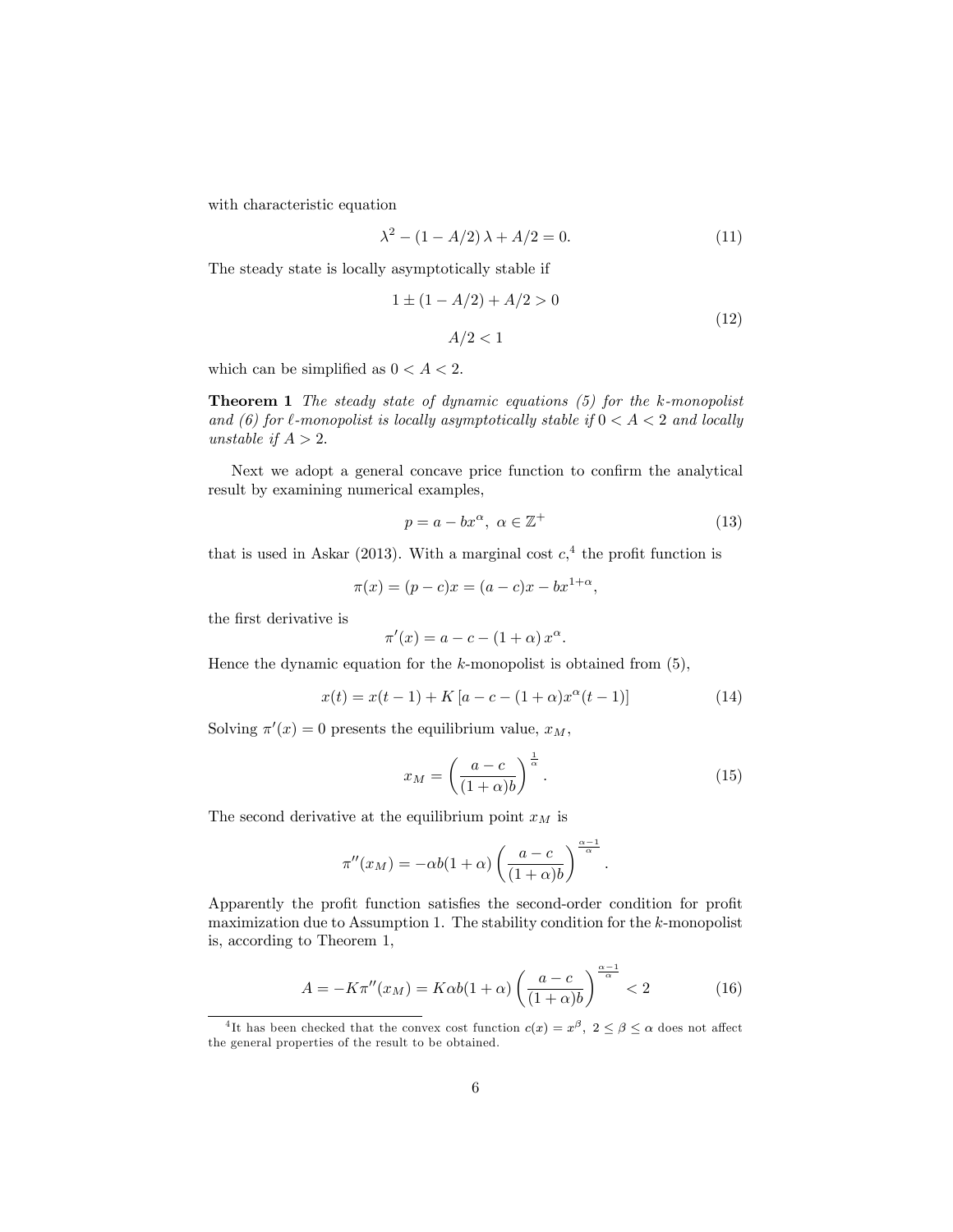that is reduce to

$$
bK < 1
$$
 if  $\alpha = 1$  or the price function is linear,

 $3bKx_M < 1$  if  $\alpha = 2$  or the price function is quadratic,

and

 $6bKx_M^2 < 1$  if  $\alpha = 3$  or the price function is cubic.

For the  $\ell$ -monopolist, the profit change is given by

$$
\pi(x(t-1)) - \pi(x(t-2)) = (a-c) [x(t-1) - x(t-2)] - b [x^{\alpha+1}(t-1) - x^{\alpha+1}(t-2)].
$$

where the second bracketed term on the right side can be factorized as

$$
[(x(t-1) - x(t-2)] \left( \sum_{k=0}^{\alpha} x^{\alpha-k}(t-1)x^{k}(t-2) \right)
$$

Hence the adjustment process is rewritten as

$$
x(t) = x(t-1) + K\left\{a - c - bg\left[x(t-1), x(t-2)\right]\right\}
$$
 (17)

where

$$
g[x(t-1), x(t-2)] = \sum_{k=0}^{\alpha} x^{\alpha-k}(t-1)x^{k}(t-2).
$$

The corresponding linearized equation is

$$
x(t) = \left[ \left( 1 - bK \frac{\partial g}{\partial x(t-1)} \bigg|_{x(t-1) = x_M} \right) x(t-1) - bK \frac{\partial g}{\partial x(t-2)} \bigg|_{x(t-2) = x_M} x(t-2) \right]
$$
\n(18)

where

$$
\frac{\partial g}{\partial x(t-1)}\bigg|_{x(t-1)=x_M} = \frac{\partial g}{\partial x(t-2)}\bigg|_{x(t-2)=x_M} = \frac{(1+\alpha)\alpha}{2}x_M^{\alpha-1}.
$$

The linear equation is reduced to

$$
x(t) - (1 - bK) x(t - 1) + bKx(t - 2) = 0 \text{ if } \alpha = 1,
$$
  

$$
x(t) - (1 - 3bKx_M) x(t - 1) + 3bKx_Mx(t - 2) = 0 \text{ if } \alpha = 2
$$

and

$$
x(t) - (1 + 6bKx_M^2) x(t-1) + 6bKx_M^2 x(t-2) = 0
$$
 if  $\alpha = 3$ .

In consequence, the stability condition for the adjustment process for the  $\ell$ monopolist is

$$
bK<1 \text{ if } \alpha=1, \ 3bKx_M<1 \text{ if } \alpha=2 \text{ and } 6bKx_M^2<1 \text{ if } \alpha=3.
$$

Notice that the stability conditions for the  $k$ -monopolist and the  $\ell$ -monopolist are identical for  $\alpha = 1, 2, 3$ . This result is confirmed for any integer  $\alpha$  as stated in Theorem 1. In the following numerical examples, since we repeatedly use the parameter values that Naimzada and Ricchiuti (2008) take, we make it as an assumption,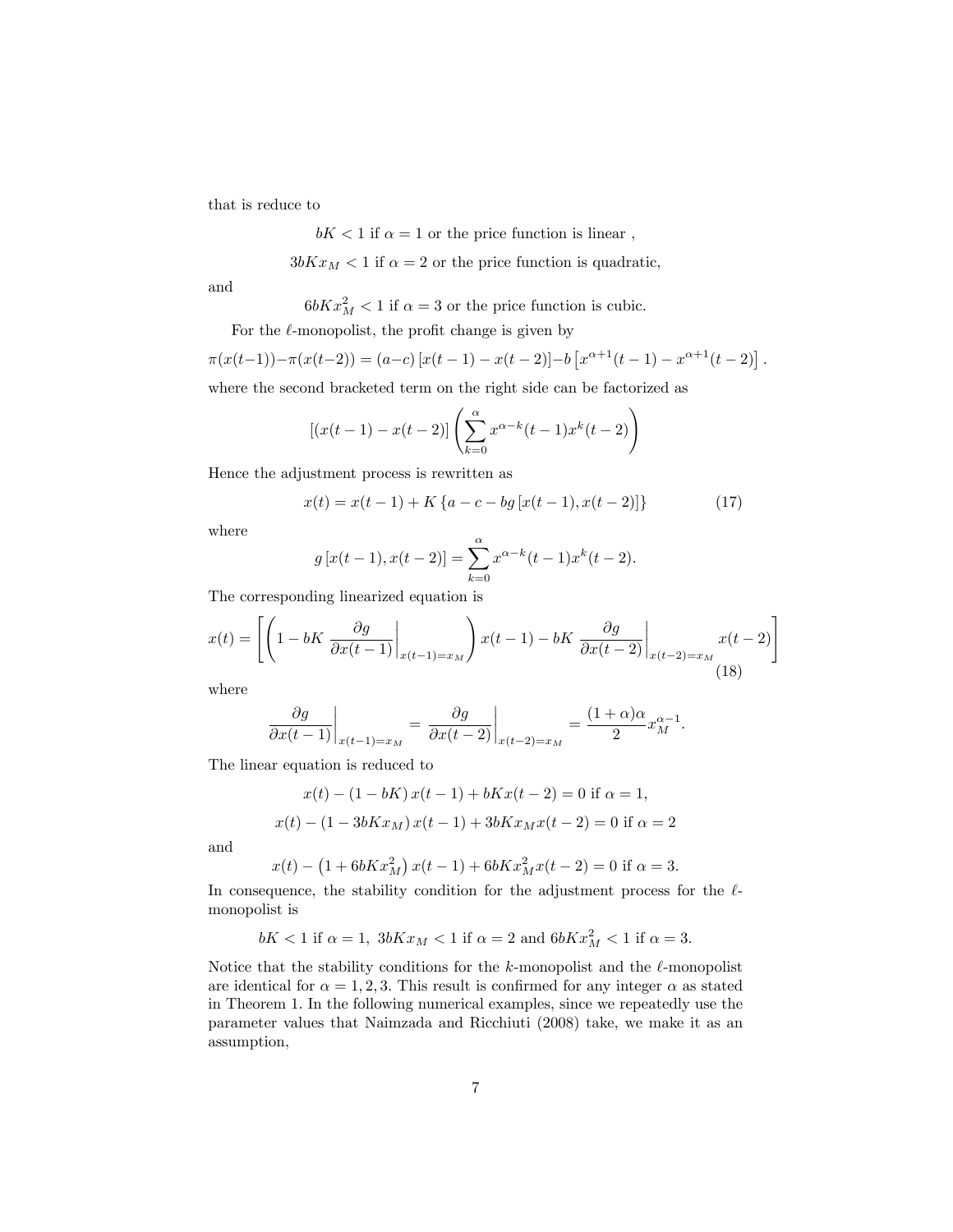**Assumption 2.**  $a = 4$ ,  $b = 0.6$  and  $c = 0.5$ .

Figure 1(A) illustrates the two bifurcation diagrams for K with  $\alpha = 3$  and Assumption 2. The red one is for the the k-monopolist and the blue one is for the  $\ell$ -monopolist. It is observed that for  $K < K_0 = 6bKx_M^2 \simeq 0.216$ , both systems are locally asymptotically stable. The stability is lost for  $K = K_0$  and bifurcates to a periodic cycle for  $K > K_0$  via a Hopf bifurcation. The red diagram has a somewhat familiar shape, and thus the adjustment process for the k-monopolist gives rise to chaotic oscillations via a period-doubling cascade. On the other hand, the blue diagram indicates that for  $K > K_0$ , the adjustment process for the  $\ell$ -monopolist can generate only a periodic cycle. Further, its lower branch becomes negative for a larger value of  $K$ , losing economic meanings. It is worth mentioning that the  $\ell$ -monopolist can arrive at the steady state if it adjusts its output level cautiously with a small value of the adjustment coefficient, although it has limited information only on prices and output levels in the last two periods. In Figure 1(B), the phase diagram for the  $\ell$ -monopolist is plotted for  $K_1 = 0.28$  and shows that there is a period-4 cycle. After 5000 iterations of equation (17), the ordinates of points  $A$  and  $C$  take very close values, 0.937 and 0:938. As a result, it seems that the blue diagram has only three branches for  $K > K_0$  in Figure 1(A). However, the middle branch actually consists of two similar curves. The vertical dotted line at  $K = 0.28$  crosses the blue diagram four times, although it looks like crossing three times.



Figure 1. Dynamics generated by (14) and (17)

We now extend our analysis to the case in which only the mth-latest information  $(\tau_1 = m)$  and the *n*th-latest information  $(\tau_2 = n)$  are available for  $n > m > 0$  and m and n being coprime intergers. In consequence, the output adjustment process is

$$
x(t) = x(t - n) + K \frac{\pi(x(t - m)) - \pi(x(t - n))}{x(t - m) - x(t - n)}
$$
(19)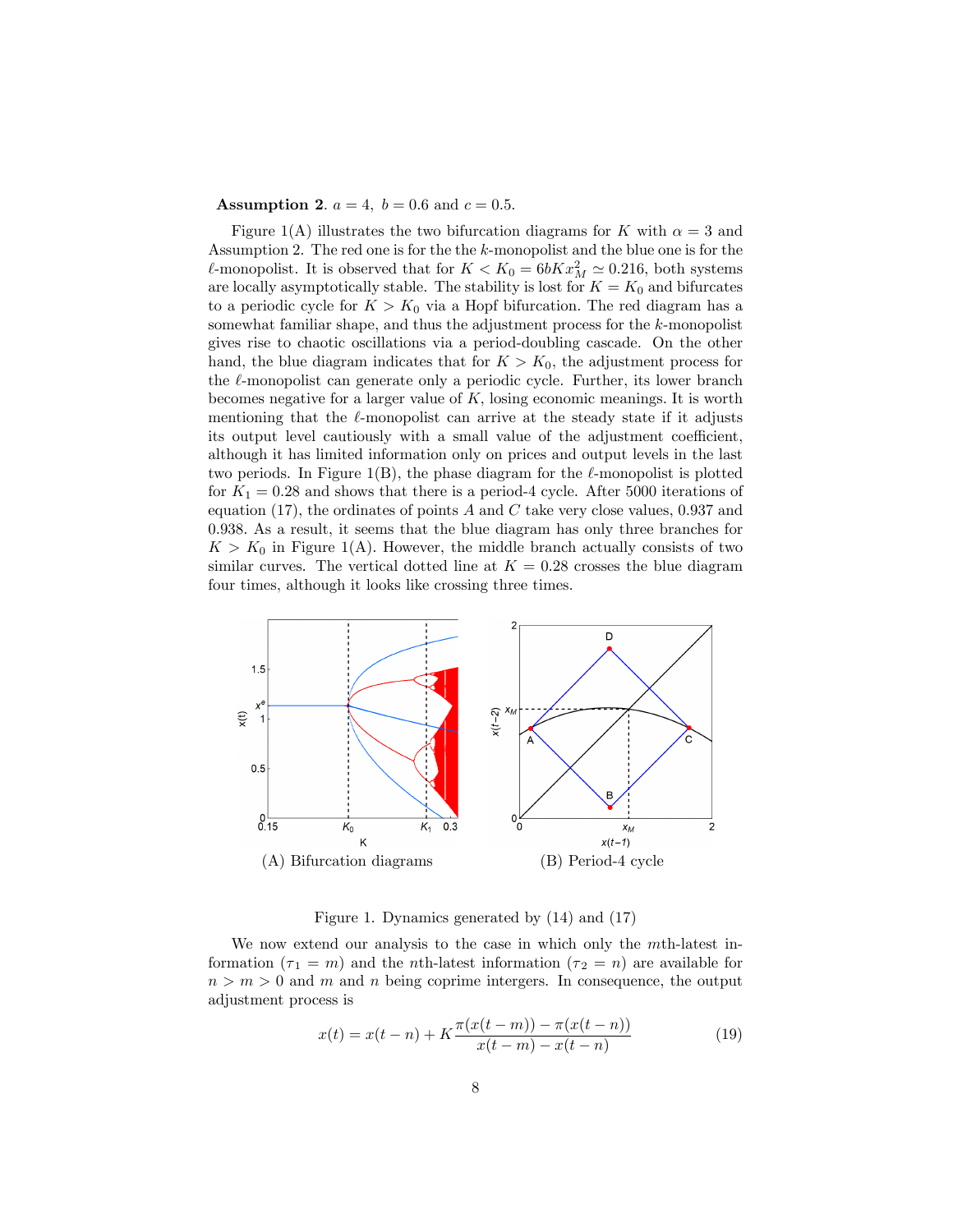where  $x_M$  is the steady state. Its linear version is an nth-order difference equation,

$$
x(t) = (1 - A/2) x(t - m) + (-A/2) x(t - n).
$$

If  $0 < A < 2$ , then

$$
|1 - A/2| + |-A/2| = 1.
$$

Under this special condition, according to Corollary 3.1 of Čermák and Jánský (2015), the steady state of (19) is asymptotically stable if

$$
(1 - A/2)^n (-A/2)^m < 0 \text{ for any } m \text{ and } n. \tag{20}
$$

Since  $1 - A/2 > 0$  and  $-A/2 < 0$ , it is clear that the inequality holds if m is odd. Therefore, when we take  $m = 1$ , the stability condition for the higher-order difference equation of  $(19)$  is given as follows:

**Theorem 2** If  $0 < A < 2$ , then the steady state of the nth-order difference equation of (19) is locally asymptotically stable for  $m = 1$  and any  $n \geq 2$ ,

Equation (19) with  $m = 1$  and  $n = 3$  is cubic,

$$
x(t) = x(t-1) + K\{a - c - bg[x(t-1), x(t-3)]\}
$$
 (21)

where  $g[x(t-1), x(t-3)]$  has the form,

$$
x^{3}(t-1) + x^{2}(t-1)x(t-3) + x(t-1)x^{2}(t-3) + x^{3}(t-3).
$$

Applying the traditional necessary and sufficient stability conditions shown by Farebrother (1973) leads to  $0 < A < 2$  that confirms the stability condition of (20). Under Assumption 2, Figure 2(A) presents the bifurcation diagram with respect to  $K \in [K_0 - 0.02, 0.29]$ , showing the birth of a periodic-cyle after  $K_0$ and complicated dynamics for  $K$  close to 0.29. However, the lower part could be negative with no economic meaning. To see the behavior in the neighborhood of  $K_0$ , we enlarge the diagram in a small interval  $[K_S, K_E]$  with  $K_S = K_0 - 0.002$ and  $K_E = K_0 + 0.002$ . It is observed that equation (21) gives rise to a period-6 cycle just after losing stability. As the value of  $K$  increases, the upper two, the middle two and the lower two branches are getting closer, giving the wrong image that they merge to one. After 5000 iterations of equation (19), Figure  $2(C)$  depicts a phase portrait for  $K_1 = 0.26$  that is still a period-6 cycle where the ordinates of the higher, middle and lower points are, respectively, the same. Returning to Figure  $2(A)$ , the bifurcation diagram indicates that it generates a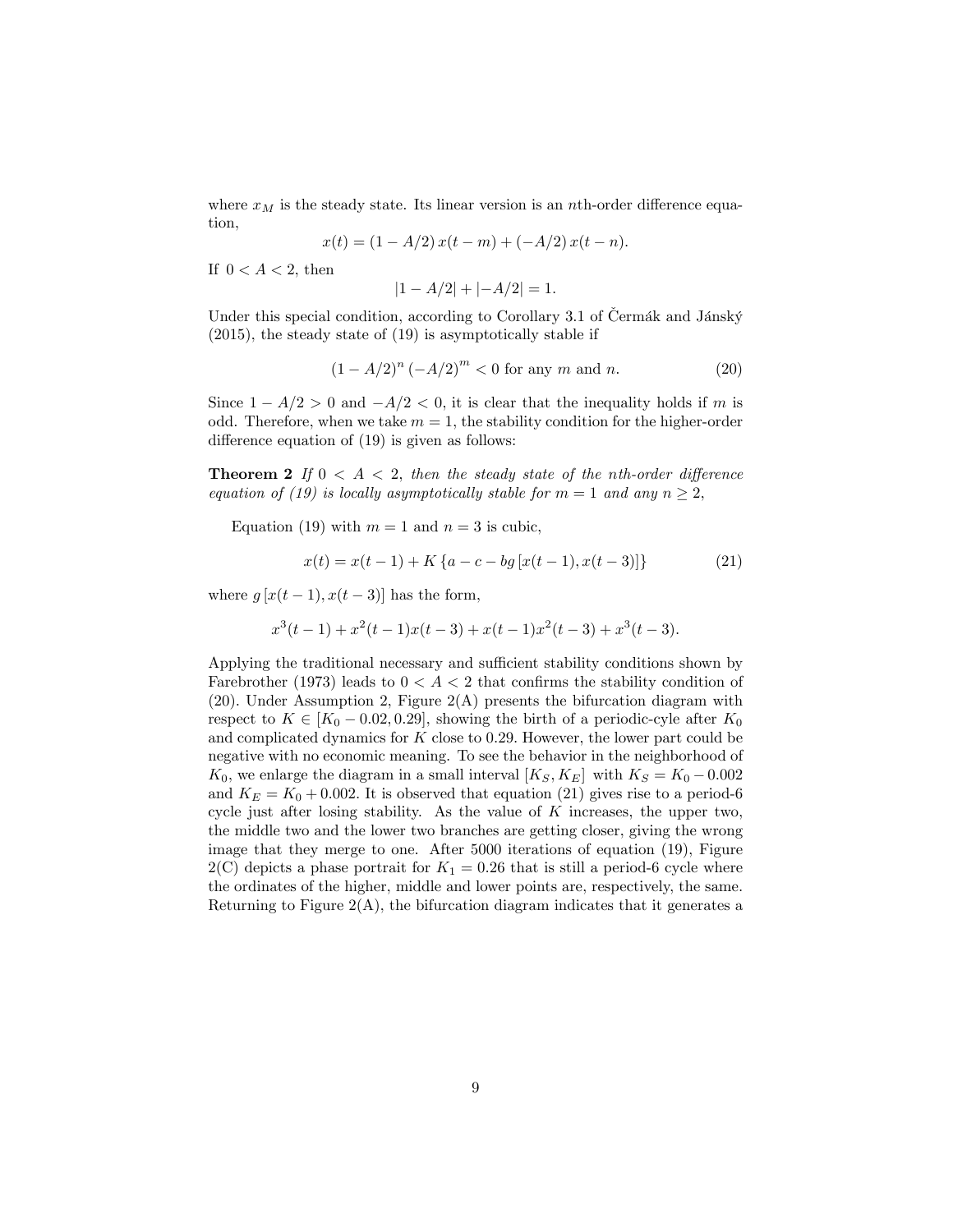period-3 cycle after  $K_0$  but in fact, it is a period-6 cycle.



Figure 2. Dynamics of the 3rd-order difference equation

# 4 Continuous-time Dynamics I

Introducing time delays, we transform the discrete-time models to continuoustime models through Euler approximation (i.e.,  $\dot{x}(t) \simeq x(t) - x(t - 1)$ ). For the  $k$ -monopolist, equation (5) is modified as

$$
\dot{x}(t) = K \frac{d\pi(x(t-\tau))}{dx(t-\tau)}
$$
\n(22)

and equation  $(6)$  for the  $\ell$ -monopolist is converted to

$$
\dot{x}(t) = K \frac{\pi(x(t-\tau_1)) - \pi(x(t-\tau_2))}{x(t-\tau_1) - x(t-\tau_2)}
$$
\n(23)

where  $\tau > 0$ ,  $\tau_1 > 0$  and  $\tau_2 > 0$  with  $0 \leq \tau_1 < \tau_2$  denote time delays in continuous-time scales. The steady state of these equations are the same as that in the difference equations  $(5)$  and  $(6)$ .

We first consider the  $k$ -monopolist case in which a linear version of delay differential equation  $(22)$  is

$$
\dot{x}(t) = -Ax(t - \tau) \tag{24}
$$

where A is defined in equation (8). Substituting an exponential solution  $x(t) =$  $e^{\lambda t}u$  into (24) presents a characteristic equation,

$$
\lambda + Ae^{-\lambda t} = 0. \tag{25}
$$

Since  $\lambda = 0$  does not solve equation (25), we suppose a pure imaginary solution,  $\lambda = i\omega, \omega > 0$  that separates the characteristic equation to the real and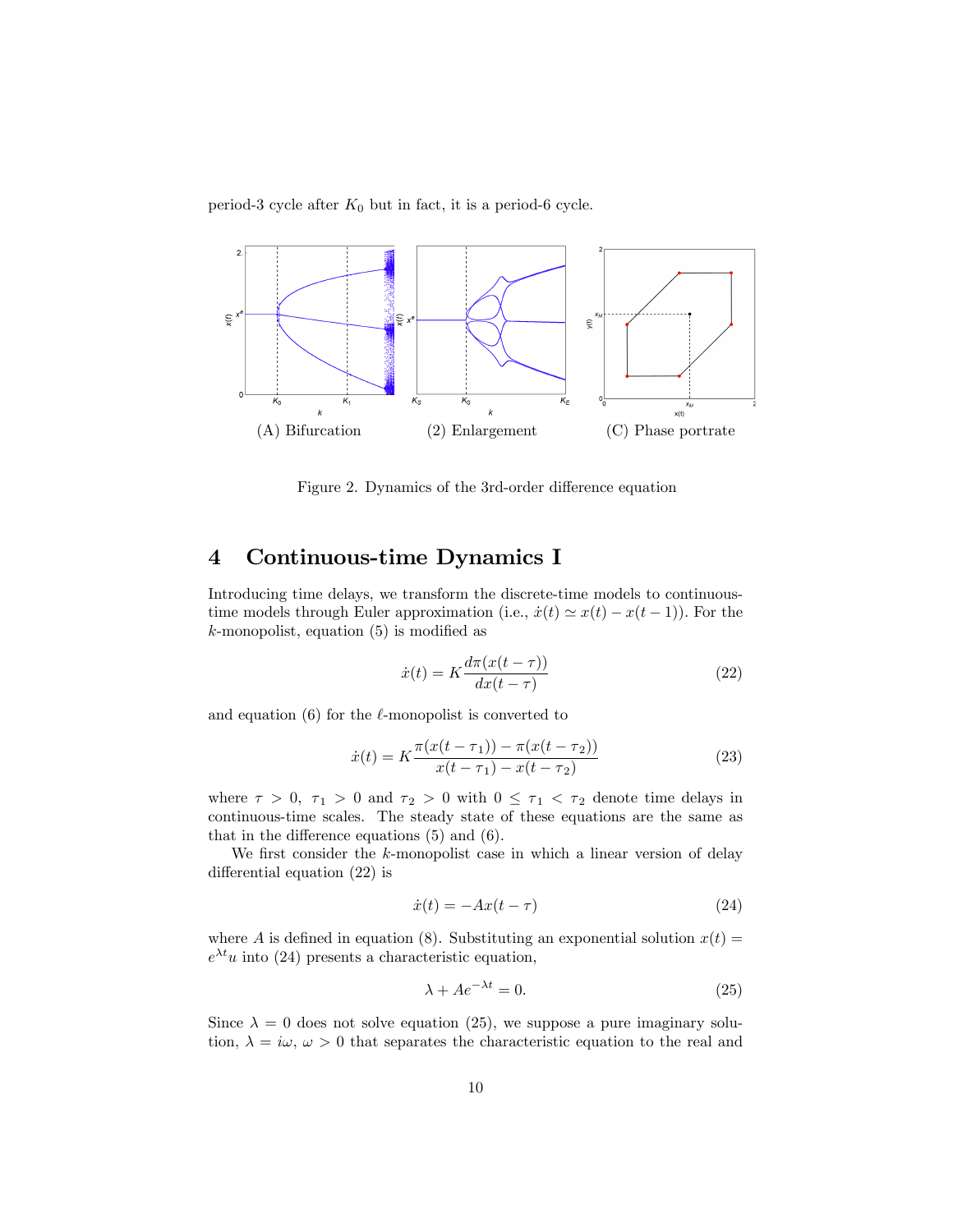imaginary parts,

$$
A\cos\omega\tau=0,
$$

$$
\omega - A\sin \omega \tau = 0.
$$

The first equation implies  $\cos \omega \tau = 0$  and the second  $\sin \omega \tau = \omega/A = 1$ . Hence the critical values of delay are

$$
\tau_m = \frac{1}{\omega} \left( \frac{\pi}{2} + 2m\pi \right) \text{ for } m \in \mathbb{Z}^+ \text{ and } \omega = A. \tag{26}
$$

It is apparent from (24) that the steady state is locally asymptotically stable for  $\tau = 0$ . The results are summarized as follows:

**Theorem 3** The steady state of delay difference equation  $(22)$  is locally asymptotically stable for  $\tau < \tau_0$ , loses its stability at  $\tau = \tau_0$  and then is replaced with periodic oscillations via a Hopf bifurcation for  $\tau > \tau_0$  where

$$
\tau_0 = \frac{\pi}{2A} > 0.
$$

We now draw attention to equation  $(23)$ , the delay output adjustment equation of the  $\ell$ -monopolist. Similar to the discrete case, at the steady state,

$$
\frac{\partial \dot{x}(t)}{\partial x(t-\tau_1)} = \frac{K\pi''(x^*)}{2} = -\frac{A}{2}
$$

and

$$
\frac{\partial \dot{x}(t)}{\partial x(t-\tau_2)} = \frac{K\pi''(x^*)}{2} = -\frac{A}{2}.
$$

Hence the linearized model has the form,

$$
\dot{x}(t) = -\frac{A}{2}x(t - \tau_1) - \frac{A}{2}x(t - \tau_2). \tag{27}
$$

with characteristic equation

$$
\lambda + \frac{A}{2}e^{-\lambda \tau_1} + \frac{A}{2}e^{-\lambda \tau_2} = 0.
$$
 (28)

**Case 0:**  $\tau_1 = 0, \ \tau_2 = 0.$ 

Consider first the no-delay case. The characteristic equation (28) with  $\tau_1 =$  $\tau_2=0$  is

$$
\lambda = -A.
$$

The steady state is locally asymptotically stable since  $A > 0$ .

**Case 1:**  $\tau_1 = 0, \ \tau_2 > 0$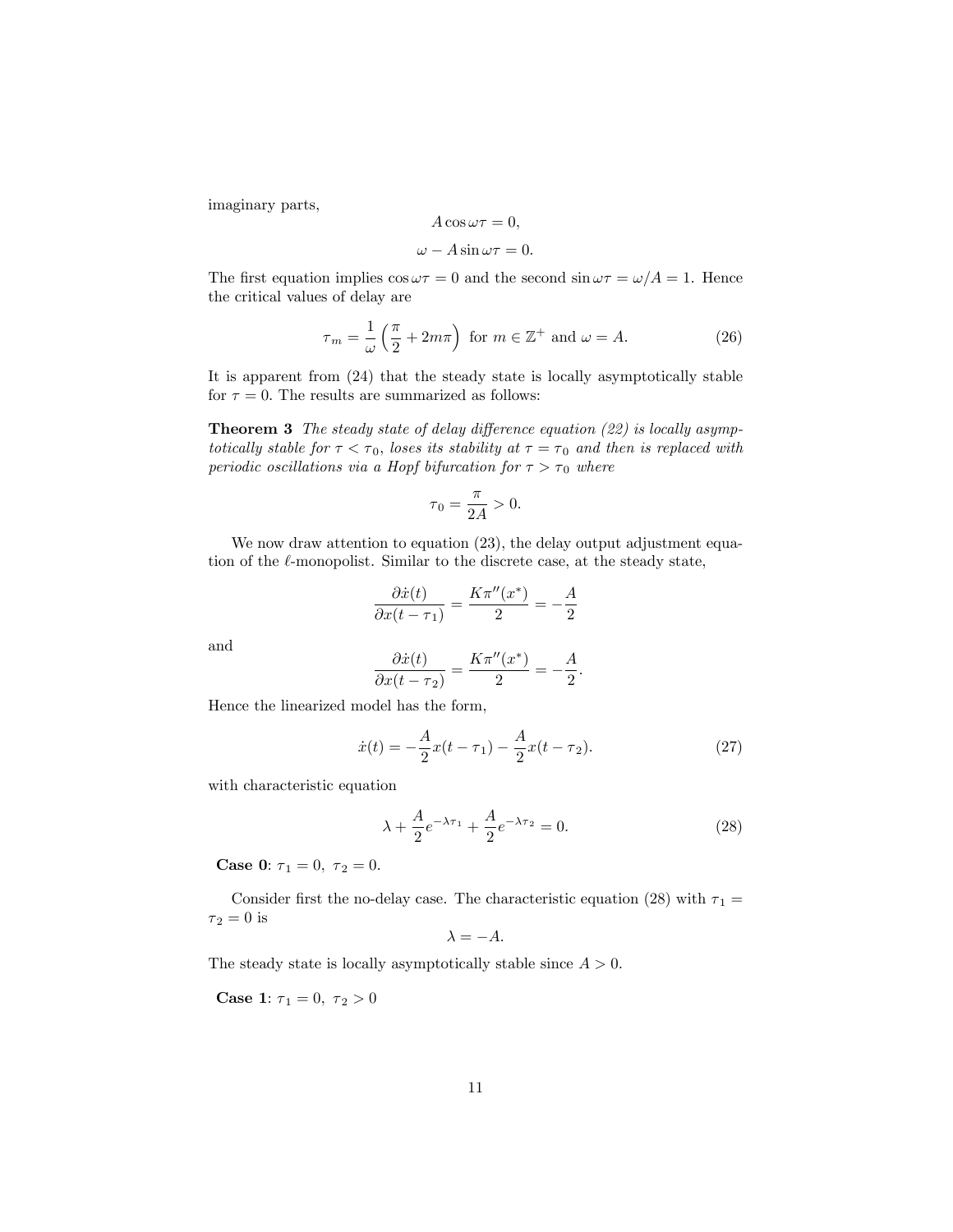Consider now the special case of  $\tau_1 = 0$ . Then equation (28) is reduced to a one-delay equation,

$$
\lambda + \frac{A}{2} + \frac{A}{2}e^{-\lambda \tau_2} = 0.
$$
 (29)

As is already seen, the steady state is locally asymptotically stable at  $\tau_2 = 0$ . As the value of  $\tau_2$  increases, stability might be lost, when  $\lambda = i\omega \ (\omega > 0)$ . Assuming positive value of  $\omega$  does not restrict generality, since if  $\lambda$  is an eigenvalue, then its complex conjugate is also an eigenvalue. Substituting this value of  $\lambda$  into equation (29), we have

$$
i\omega + \frac{A}{2} + \frac{A}{2} (\cos \omega \tau_2 - i \sin \omega \tau_2) = 0.
$$

The separation of the real and imaginary parts gives

$$
A + A \cos \omega \tau_2 = 0,
$$
  

$$
2\omega - A \sin \omega \tau_2 = 0.
$$

The first equation implies that  $\cos \omega \tau_2 = -1$ , so  $\sin \omega \tau_2 = 0$  which contradicts the second equation. Therefore there is no stability switch.<sup>5</sup>

**Theorem 4** If  $\tau_1 = 0$ , then the steady state is locally asymptotically stable with all  $\tau_2 > 0$ .

**Case 2:**  $\tau_1 > 0$ ,  $\tau_2 > 0$ 

In the general case of  $\tau_1 > 0$  and  $\tau_2 > 0$ , equation (28) can be rewritten as

$$
P_0(\lambda) + P_1(\lambda)e^{-\lambda \tau_1} + P_2(\lambda)e^{-\lambda \tau_2} = 0
$$
\n(30)

with

$$
P_0(\lambda) = \lambda
$$
 and  $P_1(\lambda) = P_2(\lambda) = A/2$ .

Before looking for stability switching curves, the following conditions should be verified (Gu et al.  $(2005)$ ):

- (i)  $\deg[P_0(\lambda)] \ge \max \{ \deg[P_1(\lambda)] , \deg[P_2(\lambda)] \}.$
- (ii)  $P_0(0) + P_1(0) + P_2(0) \neq 0.$
- (iii) The polynomials  $P_0(\lambda)$ ,  $P_1(\lambda)$  and  $P_2(\lambda)$  do not have common roots.

(iv) 
$$
\lim_{\lambda \to \infty} \left( \left| \frac{P_1(\lambda)}{P_0(\lambda)} \right| + \left| \frac{P_2(\lambda)}{P_0(\lambda)} \right| \right) < 1.
$$

<sup>&</sup>lt;sup>5</sup>Mathematically, we have the same result if  $\tau_1 > 0$  and  $\tau_2 = 0$ . However this symmetric case is assumed away by assumption  $\tau_1 < \tau_2$ .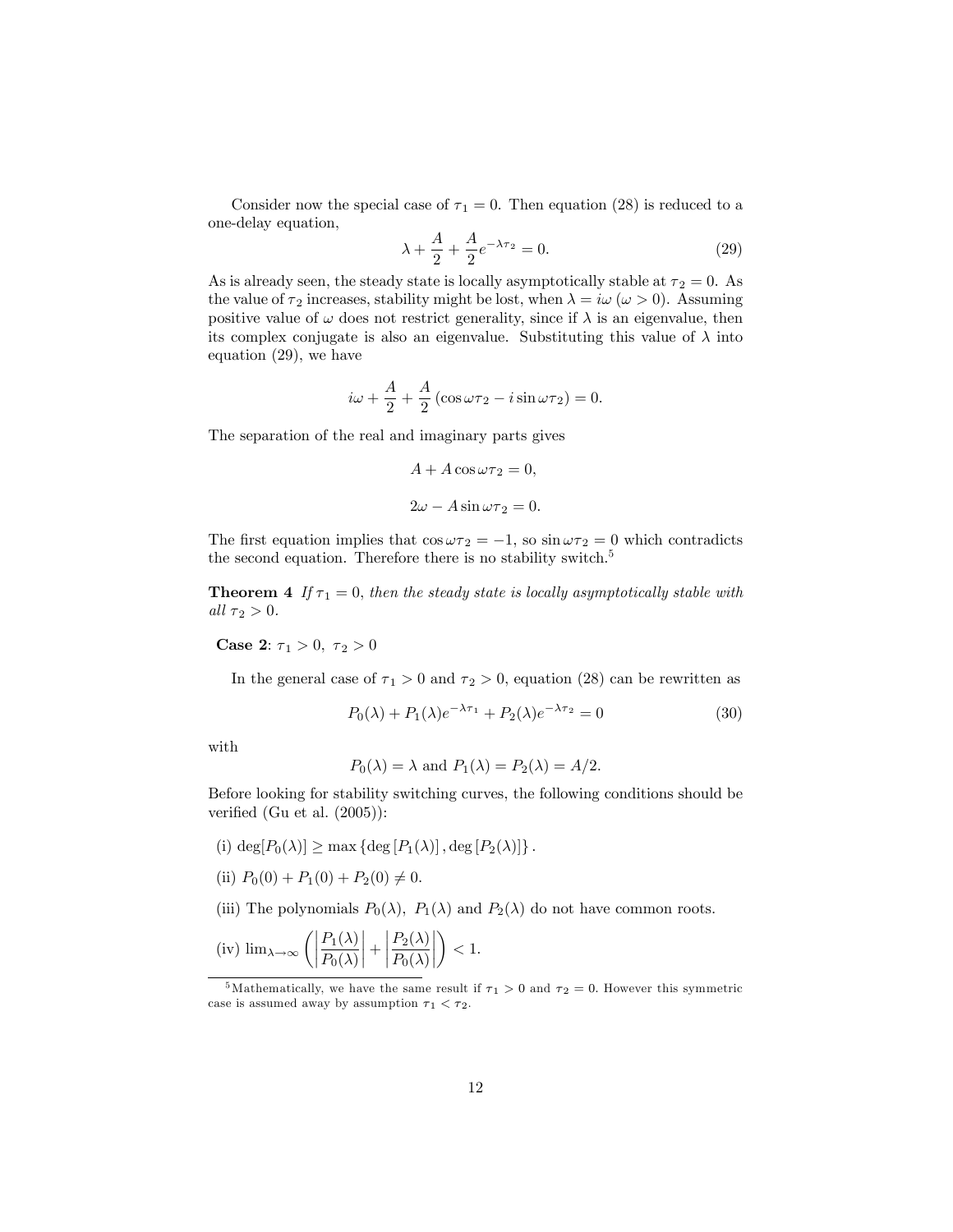Equation  $(30)$  satisfies these conditions. Since the followings hold,

$$
\deg [P_0(\lambda)] = 1
$$
 and 
$$
\deg [P_1(\lambda)] = \deg [P_2(\lambda)] = 0,
$$

condition (i) is satisfied. Condition (ii) is satisfied as  $P_0(0) + P_1(0) + P_2(0) =$  $A \neq 0$ . Condition (iii) is apparently satisfied as  $P_0(\lambda)$ ,  $P_1(\lambda)$  and  $P_2(\lambda)$  have no common roots. Condition (iv) also holds, since

$$
\left( \left| \frac{P_1(\lambda)}{P_0(\lambda)} \right| + \left| \frac{P_2(\lambda)}{P_0(\lambda)} \right| \right) = \frac{A}{|\lambda|} \to 0 \text{ as } \lambda \to \infty.
$$

Dividing equation (30) by  $\lambda$ , we get

$$
1 + a_1(\lambda)e^{-\lambda \tau_1} + a_2(\lambda)e^{-\lambda \tau_2} = 0,
$$
\n(31)

where new functions are

$$
a_1(\lambda) = \frac{A}{2\lambda}
$$
 and  $a_2(\lambda) = \frac{A}{2\lambda}$ .

We examine the stability switches of the non-trivial solution of dynamic equation (27) as the delays  $(\tau_1, \tau_2)$  vary. The modified characteristic equation (31) must have a pair of pure conjugate imaginary roots and stability switch occurs for the corresponding critical delays. So let  $\lambda = i\omega, \ \omega > 0$  and substitute it into equation (31),

$$
1 + a_1(i\omega)e^{-i\omega\tau_1} + a_2(i\omega)e^{-i\omega\tau_2} = 0
$$
\n(32)

where

$$
a_1(i\omega) = a_2(i\omega) = -i\frac{A}{2\omega}.
$$

We now solve equation (32). To this purpose, we treat the three terms in the left hand side of equation (32) as three vectors in the complex plane with the magnitudes, 1,  $|a_1(i\omega)|$  and  $|a_2(i\omega)|$  where the absolute values are

$$
|a_1(i\omega)| = |a_2(i\omega)| = \frac{A}{2\omega}
$$

The right hand side of equation (32) is zero, implying that if we put these vectors head to tail, then they form a triangle as illustrated in Figure 3. Similar triangle can be formed under the real axis. Since the sum of lengths of any two line segments is not shorter than that of the remaining line segment in a triangle, these absolute values satisfy the following inequality conditions

$$
1 \le |a_1(i\omega)| + |a_2(i\omega)|,\tag{33}
$$

:

and

$$
-1 \le |a_1(i\omega)| - |a_2(i\omega)| \le 1 \tag{34}
$$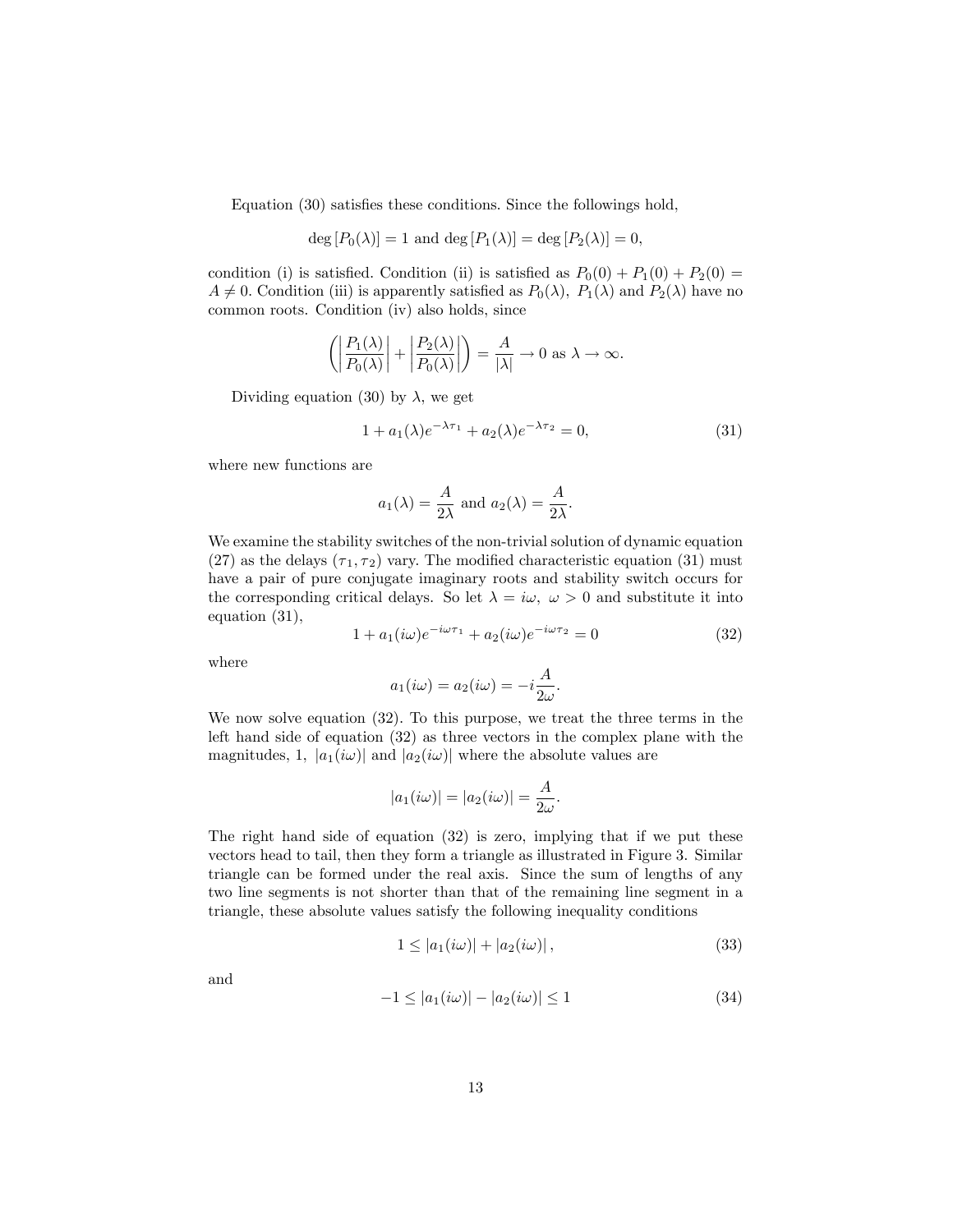

Figure 3. Triangle representation of equation (32)

Relation  $(34)$  is clearly satisfied, and  $(33)$  requires that

$$
\frac{A}{\omega} \ge 1 \text{ or } 0 < \omega \le A. \tag{35}
$$

By using the cosine rule,

$$
\theta_1 = \theta_2 = \cos^{-1} \left( \frac{1 + |a_1(i\omega)|^2 - |a_2(i\omega)|^2}{2 |a_1(i\omega)|} \right)
$$
  
=  $\cos^{-1} \left( \frac{\omega}{A} \right).$  (36)

Notice also that

$$
\theta_1=\theta_2\in\left(0,\frac{\pi}{2}\right)
$$

and

$$
\arg[a_1(i\omega)] = \arg[a_2(i\omega)] = \arg\left[-i\frac{A}{2\omega}\right] = \frac{3\pi}{2}.
$$

Hence the angle balance relations at points  $(0,0)$  and  $(1,0)$  imply that the stability switching curves are given as

$$
\tau_{1,m}^{\pm}(\omega) = \frac{1}{\omega} \left[ \frac{3\pi}{2} + (2m - 1)\pi \pm \theta_1(\omega) \right] \tag{37}
$$

and

$$
\tau_{2,n}^{\mp}(\omega,)=\frac{1}{\omega}\left[\frac{3\pi}{2}+(2n-1)\,\pi\mp\theta_2(\omega)\right]
$$
\n(38)

where both  $\tau_1$  and  $\tau_2$  are positive with all nonnegative integer values of m and  $n.$  The results obtained are summarized in the following: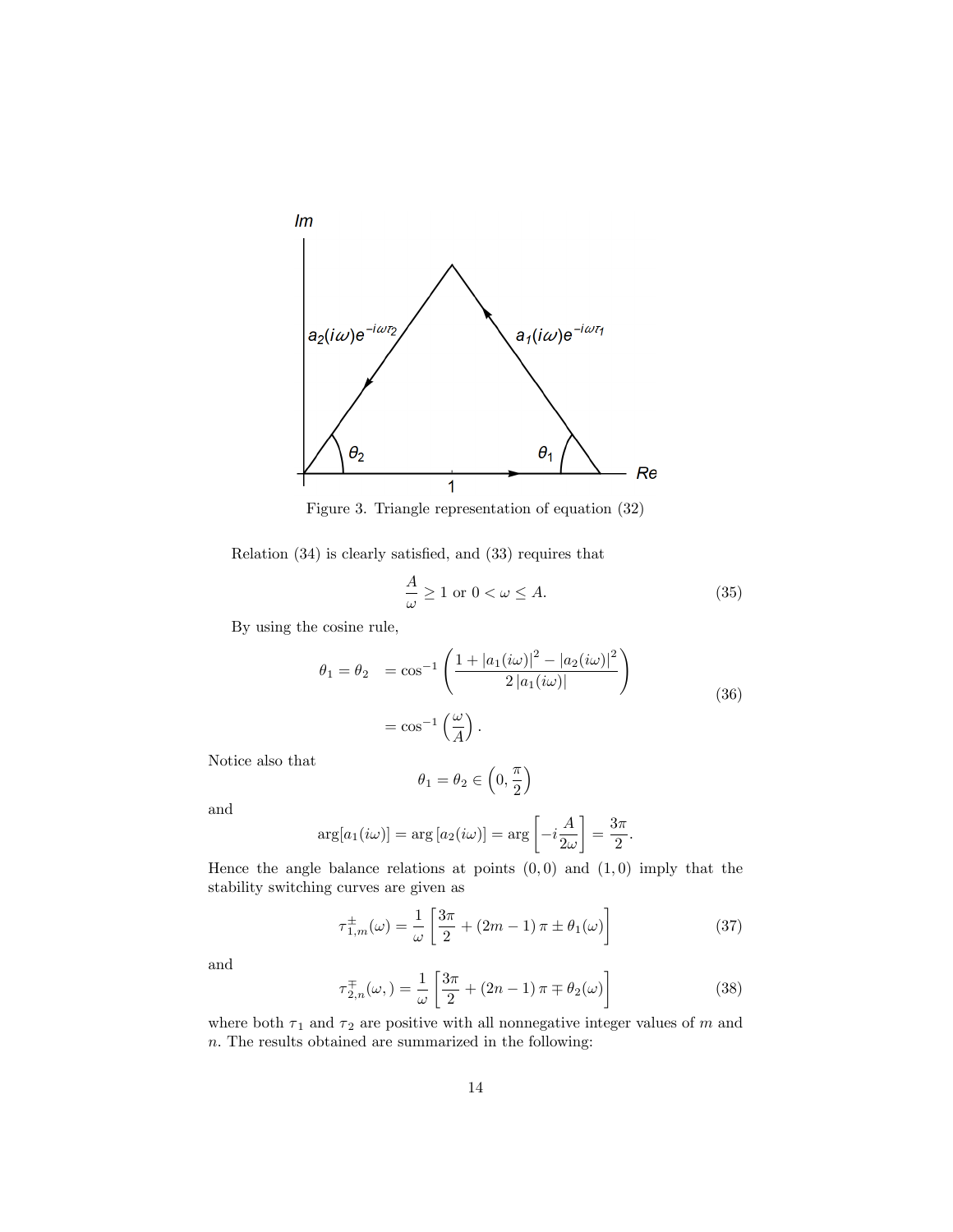**Theorem 5** The stability switching curve consists of the following segments,

$$
\begin{split} SW_{m,n}^1(\omega) &= \left\{ \left. \left( \tau_{1,m}^+(\omega), \tau_{2,n}^-(\omega,) \right) \ \right| \ \omega \in [0,A], \ (m,n) \in \mathbb{Z} \right\}, \\ SW_{m,n}^2(\omega) &= \left\{ \left. \left( \tau_{1,m}^-(\omega), \tau_{2,n}^+(\omega,) \right) \ \right| \ \omega \in [0,A], \ (m,n) \in \mathbb{Z} \right\}. \end{split}
$$

Using numerical example with Assumption 2, we visualize the analytical results. With the concave price function (13) with  $\alpha = 3$ , the dynamic equation  $(30)$  of the k-monopolist is modified as

$$
\dot{x}(t) = K \left[ a - c - 4bx^3(t - \tau) \right]
$$
 (39)

and its linear version is

$$
\dot{x}(t) = -Ax(t - \tau).
$$

Suppose that the linear equation has an exponential solution  $e^{\lambda t}$  and  $\lambda = i\omega$ with  $\omega > 0$ . Then the linear equation is separated to the real and imaginary parts,

$$
A\cos\omega\tau=0,
$$

$$
\omega - A\sin \omega \tau = 0.
$$

The first equation implies  $\cos \omega \tau = 0$  and the second  $\sin \omega \tau = \omega/A = 1$ . Hence the critical values of delay are

$$
\tau_m(\omega) = \frac{1}{2\omega} \left( \frac{\pi}{2} + 2m\pi \right)
$$
 for  $m \in \mathbb{Z}^+$  and  $\omega = A$ .

The output dynamic equation for the  $\ell$ -monopolist is

$$
\dot{x}(t) = K\left\{a - c - bg\left[x(t - \tau_1), x(t - \tau_2)\right]\right\}
$$
\n(40)

where  $g[x(t - \tau_1), x(t - \tau_2)]$  has the form,

$$
x^{3}(t-\tau_{1})+x^{2}(t-\tau_{1})x(t-\tau_{2})+x(t-\tau_{1})x^{2}(t-\tau_{2})+x^{3}(t-\tau_{2}).
$$

Notice that  $x_M$  is the steady state of equation (40). Some stability switching curves are illustrated in Figure 4(A) for  $K = 0.2$ . The feasible region satisfying  $\tau_2 \geq \tau_1$  is in yellow and divided into two subregions by the black segment  $SW_{0,0}^1(\omega)$ . The steady state is stable to the left and unstable to the right. The red segment in the white region is the loci of  $SW_{0,0}^2(\omega)$ . Any other segments are located outside of Figure  $4(A)$ . Three bifurcation diagrams are illustrated in Figure 4(B) in which  $x(t)$  is plotted against the parameter  $\tau_1$ . For the left-most blue diagram,  $\tau_2$  is fixed at 2 and  $\tau_1$  is increased from 0 to  $\tau_1^{a'} = 1$ . In Figure  $4(A)$ , the horizontal line at  $\tau_2 = 2$  crosses the black stability curve at point a where its abscissa is  $\tau_1^a \simeq 0.589$ .<sup>6</sup> After  $\tau_1^a$ , the steady state is no longer stable and replaced with a limit cycle whose amplitude gets larger as  $\tau_1$  is increased. As a natural consequence, the lower branch of the cycle becomes negative and

<sup>&</sup>lt;sup>6</sup>From (37) and (38), solving  $2 = \tau_{2,0}^{+}(\omega)$  gices  $\omega_a \simeq 1.214$  that is substituted into  $\tau_{1,0}^-(\omega_a) \simeq 0.589.$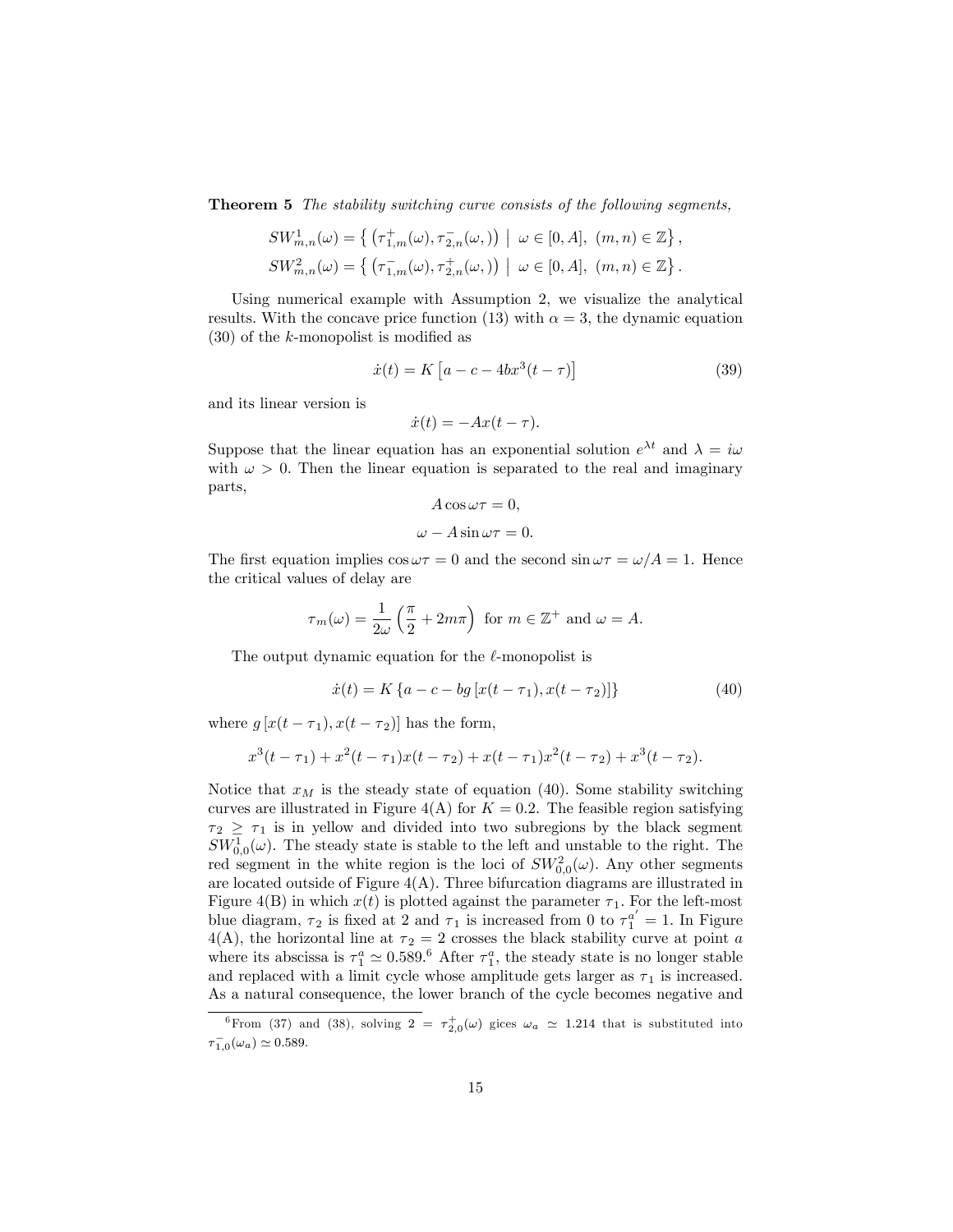loses its economic meaning. For the middle bifurcation diagram, the fixed value of  $\tau_2$  is decreased to 1 from 2 and  $\tau_1$  is increased to  $\tau_1^{b'} = 1$ . A threshold value is changed to  $\tau_1^b \simeq 0.743$ . The dynamic equation (39) gives rise to the red bifurcation diagram for  $\tau \in [0, \tau_1^{a'}]$  with  $\tau_1^{a'} = 1.2$  and a threshold value  $\tau_1^c \simeq 0.848.$  By the formulations of the profit change per a unit output change in  $(22)$  and  $(23)$ , we have

$$
\lim_{\tau_1 \to \tau_2} \frac{\pi(x(t-\tau_1)) - \pi(x(t-\tau_2))}{x(t-\tau_1) - x(t-\tau_2)} = \frac{d\pi(x(t-\tau))}{dx(t-\tau)} \text{ for } \tau = \tau_1 = \tau_2.
$$

It is also confirmed that equation (40) is reduced to equation (39) when  $\tau_1$  =  $\tau_2 = \tau$ . Hence the k-monopolist's behavior can be described by increasing the value of  $\tau_1$  along the diagonal in Figure 4(A). The middle blue diagram arrives at the lower and upper branches of the red diagram at  $\tau_1 = 1 = \tau_2$  at which the dynamic equation of the  $\ell$ -monopolist is identical with the dynamic equation of k-monopolist.



Figure 4. Dynamics generated by (39) and (40)

# 5 Continuous-time Dynamics II

In this section, for analytical simplicity (at the expense of generality), we impose Assumption 2 and assume a concave price function from the beginning,

$$
p = a - bx^3.
$$

The output adjustment equation for the  $k$ -monopolist in discrete-time scales with the delay length  $\tau$  is

$$
x(t) = x(t - \tau) + K [a - c - 4bx^{3}(t - \tau)].
$$
 (41)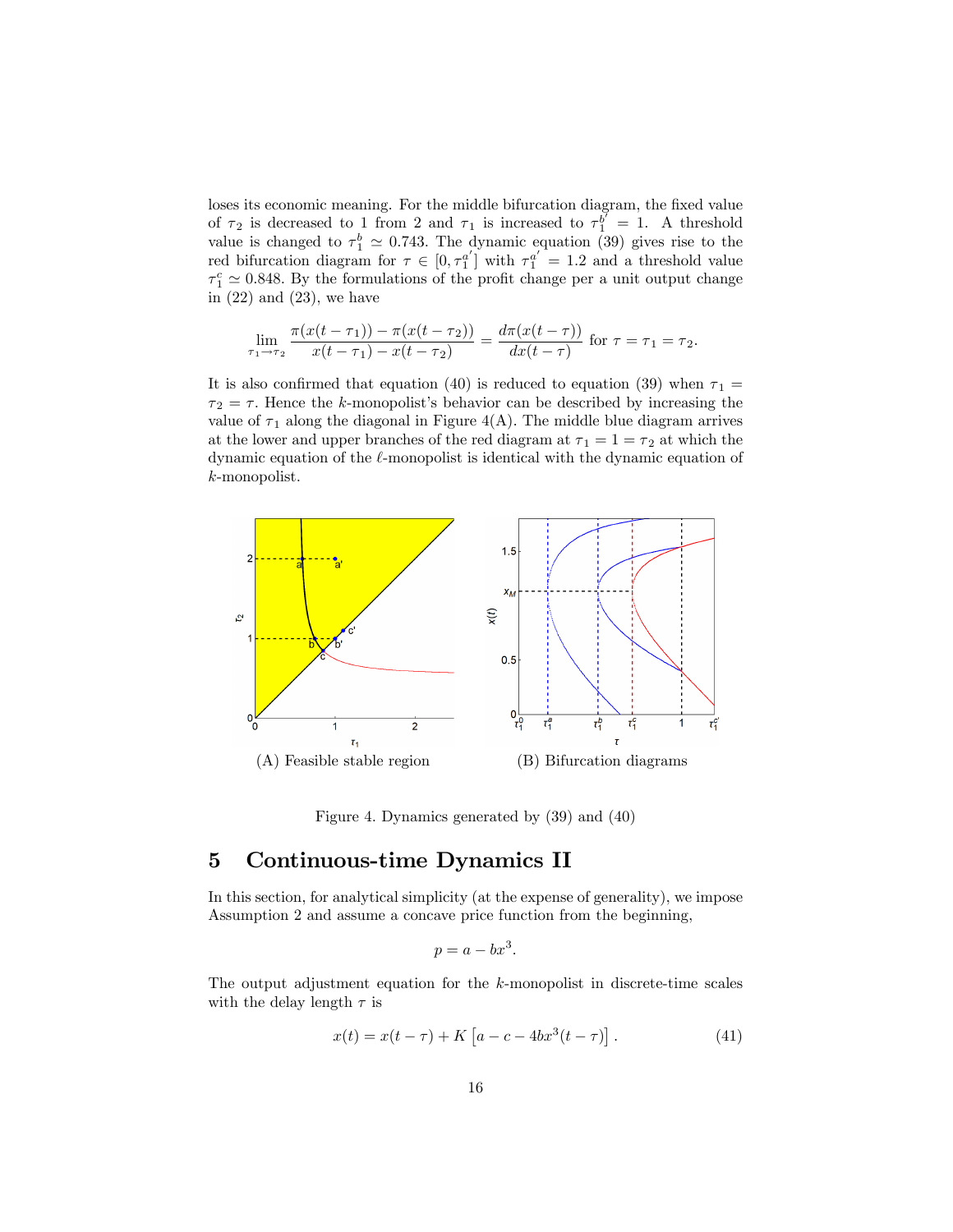There are many ways to transform a discrete-time model to a continuous-time model. Euler approximation is one of them. In this section, applying Berezowski transformation,<sup>7</sup> we convert equation (41) to the following continuoustime equation,

$$
\delta \dot{x}(t) + x(t) = x(t - \tau) + K \left[ a - c - 4bx^3(t - \tau) \right]
$$
 (42)

where  $\delta$  is the inertia coefficient. It is clearly seen that for  $\delta = 0$ , equation (42) reduces identically to the original discrete-time equation, (41). The steady state  $x_M$  in (41) is also a steady state of the new equation.

To proceed to the stability consideration, we linearize equation (42) in the neighborhood of  $x_M$  to obtain

$$
\delta \dot{x}(t) + x(t) - (1 - A)x(t - \tau) = 0 \tag{43}
$$

where  $A = -K\pi''(x_M)$  is given by

$$
A = 12bKx_M^2 > 0.
$$

The corresponding characteristic equation for  $x(t) = e^{\lambda t}u$  is

$$
\delta \lambda + 1 - (1 - A) e^{-\lambda \tau} = 0.
$$

When  $\lambda$  is pure imaginary (i.e.,  $\lambda = i\omega, \ \omega > 0$ ), the characteristic equation can be separated into the real and imaginary parts,

$$
1 - (1 - A)\cos\omega\tau = 0,
$$
  
\n
$$
\delta\omega + (1 - A)\sin\omega\tau = 0
$$
\n(44)

Moving the constants of both equations in (44) to the right side, squaring them, adding them and then solving the resultant equation for  $\omega$  give a positive solution,

$$
\omega_+ = \frac{\sqrt{(A-2)A}}{\delta} > 0
$$
 for  $A > 2$ .

Hence if  $A \leq 2$ , then no stability switch occurs, otherwise, the stability might switch for the critical delay value,

$$
\tau_m = \frac{1}{\omega_+} \left[ \cos^{-1} \left( \frac{1}{1 - A} \right) + 2m\pi \right] \text{ for } m = 0, 1, 2, ... \tag{45}
$$

The stability of  $x_M$  in (42) is summarized as follows:

**Theorem 6** The steady state of equation (42) with  $A > 2$  is locally stable for  $\tau < \tau_0$ , loses stability for  $\tau = \tau_0$  and bifurcates to a oscillatory cycle via a Hopf bifurcation for  $\tau > \tau_0$  where from (45) with  $m = 0$ ,

$$
\tau_0 = \frac{\delta}{\sqrt{(A-2)A}} \cos^{-1} \left(\frac{1}{1-A}\right).
$$

<sup>7</sup> See Berezowski (2001) for more details.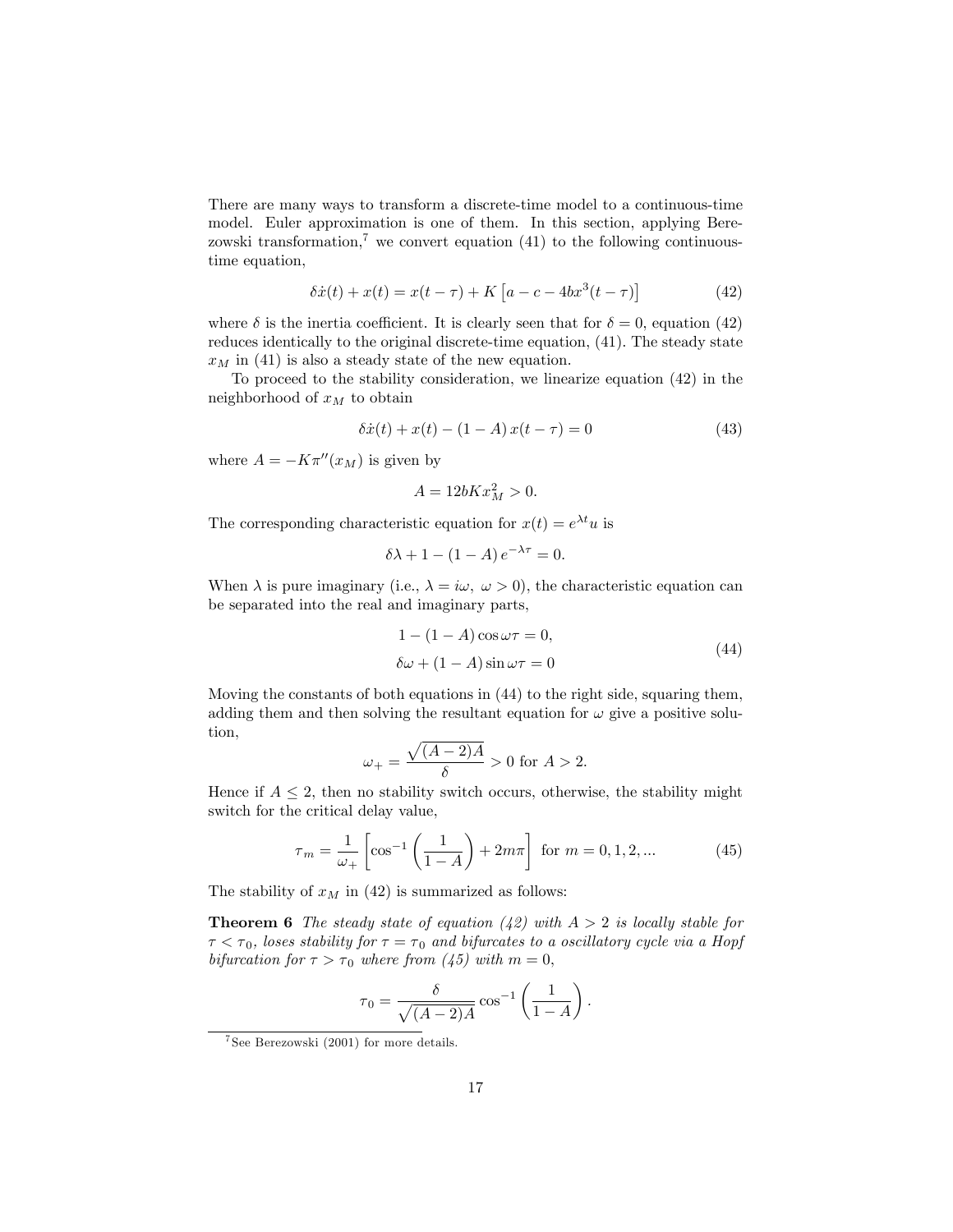With additional specification of  $K = 0.3$  and  $\delta = 0.2$ , the bifurcation diagram given in Figure 5 confirms the analytical results in Theorem 6. Further, it indicates the birth of chaotic oscillations for larger values of  $\tau$  through an àla period-doubling cascade.



Figure 5. Bifurcation diagram for  $\tau$  generated by equation (30)

Berezowski transformation of the discrete-time equation for the  $\ell$ -monopolist can be formulated from (17). First, we rewrite it as

$$
x(t) = x(t - \tau_1) + K\{a - c - bg[x(t - \tau_1), x(t - \tau_2)]\}
$$
 (46)

where, for  $\alpha = 3$ ,  $g[x(t - \tau_1), x(t - \tau_2)]$  has the form of

$$
x^{3}(t-\tau_{1})+x^{2}(t-\tau_{1})x(t-\tau_{2})+x(t-\tau_{1})x^{2}(t-\tau_{2})+x^{3}(t-\tau_{2}).
$$

Replacing the left-hand side of (46) by  $\delta \dot{x}(t) + x(t)$ , we have a continuous-time output adjustment equation in Berezowski's sense,

$$
\delta \dot{x}(t) = -x(t) + x(t - \tau_1) + K \{a - c - bg[x(t - \tau_1), x(t - \tau_2)]\}.
$$
 (47)

This is a nonlinear delay differential equation, which is reduced to the difference equation (46) if  $\delta = 0$ . Its linearized version is

$$
\delta \dot{x}(t) = -x(t) + \left(1 - \frac{A}{2}\right)x(t - \tau_1) - \frac{A}{2}x(t - \tau_2)
$$
 (48)

and its characteristic equation for  $x(t) = e^{\lambda t}u$  is

$$
2\delta\lambda + 2 - (2 - A)e^{-\lambda \tau_1} + Ae^{-\lambda \tau_2} = 0.
$$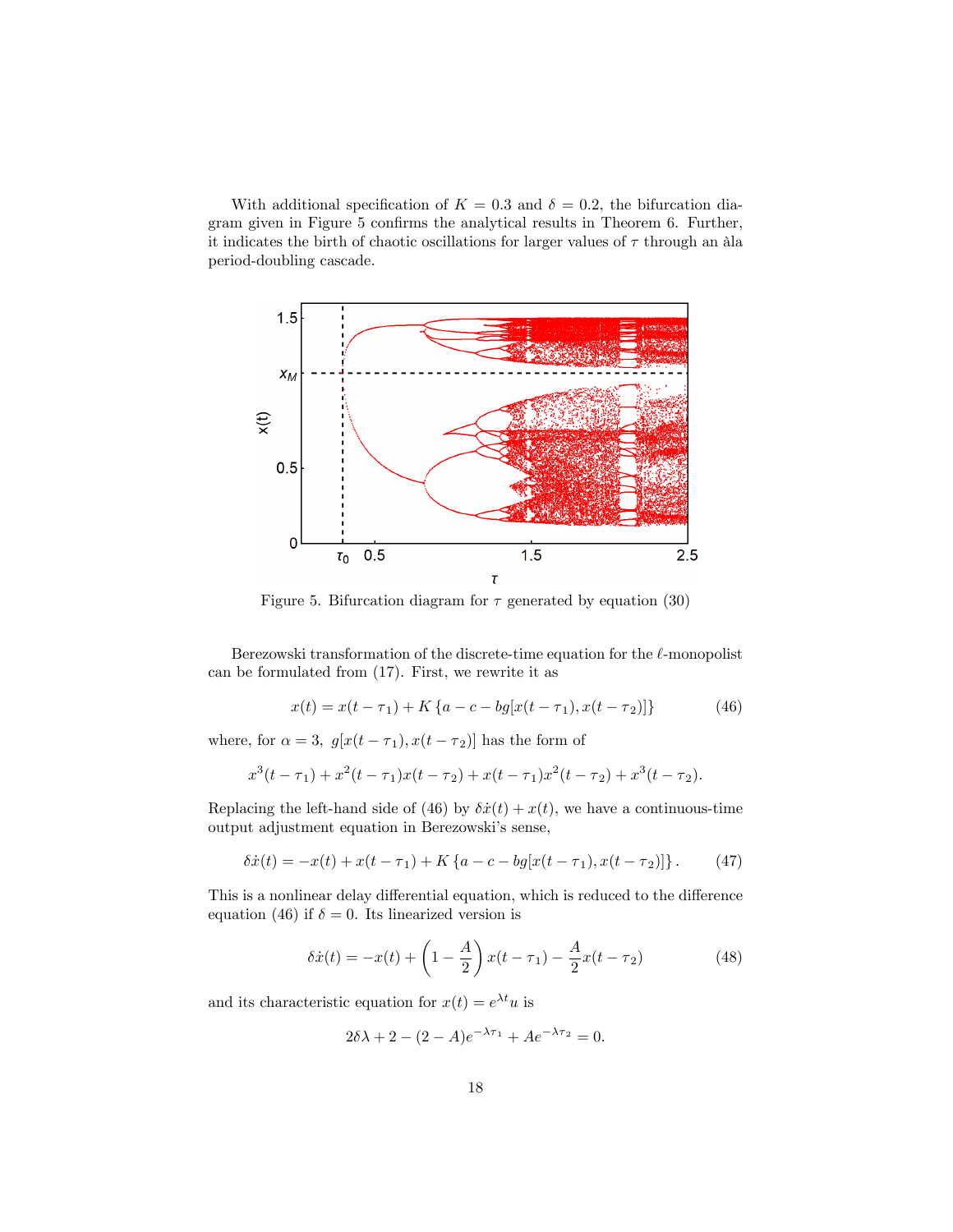Dividing each term by  $2(1 + \delta \lambda)$ , we get again equation (32) with

$$
a_1(\lambda) = \frac{A-2}{2(1+\delta\lambda)}
$$
 and  $a_2(\lambda) = \frac{A}{2(1+\delta\lambda)}$ .

Hence

$$
a_1(i\omega) = \frac{A-2}{2(1+i\omega\delta)} = \frac{A-2}{2\left(1+\left(\delta\omega\right)^2\right)} - i\frac{\delta\omega\left(A-2\right)}{2\left(1+\left(\delta\omega\right)^2\right)}
$$

and

$$
a_2(i\omega) = \frac{A}{2(1+i\omega\delta)} = \frac{A}{2\left(1 + (\delta\omega)^2\right)} - i\frac{\delta\omega A}{2\left(1 + (\delta\omega)^2\right)}
$$

implying that

$$
|a_1(i\omega)|^2 = \frac{(A-2)^2}{4\left[1 + (\delta\omega)^2\right]}
$$

and

$$
|a_2(i\omega)|^2 = \frac{A^2}{4\left[1 + (\delta\omega)^2\right]}.
$$

The triangle conditions (33) and (34) have the forms

$$
\frac{|A-2|}{2\sqrt{1 + (\delta\omega)^2}} + \frac{A}{2\sqrt{1 + (\delta\omega)^2}} \ge 1
$$
\n(49)

and

$$
-1 \le \frac{|A-2| - A}{2\sqrt{1 + (\delta\omega)^2}} \le 1\tag{50}
$$

Now we have to consider two cases:

(*i*)  $0 < A \leq 2$ 

In this case, the left-hand side of (49) gives

$$
|a_1(i\omega)| + |a_2(i\omega)| = \frac{1}{\sqrt{1 + (\delta\omega)^2}} < 1.
$$

The last inequality violates the direction of the inequality of (49), so there is no stability switch.

**Theorem 7** If  $0 \leq A \leq 2$ , then the steady state is locally asymptotically stable with all  $\tau_1 \geq 0$  and  $\tau_2 \geq 0$ .

 $(ii)$   $A > 2$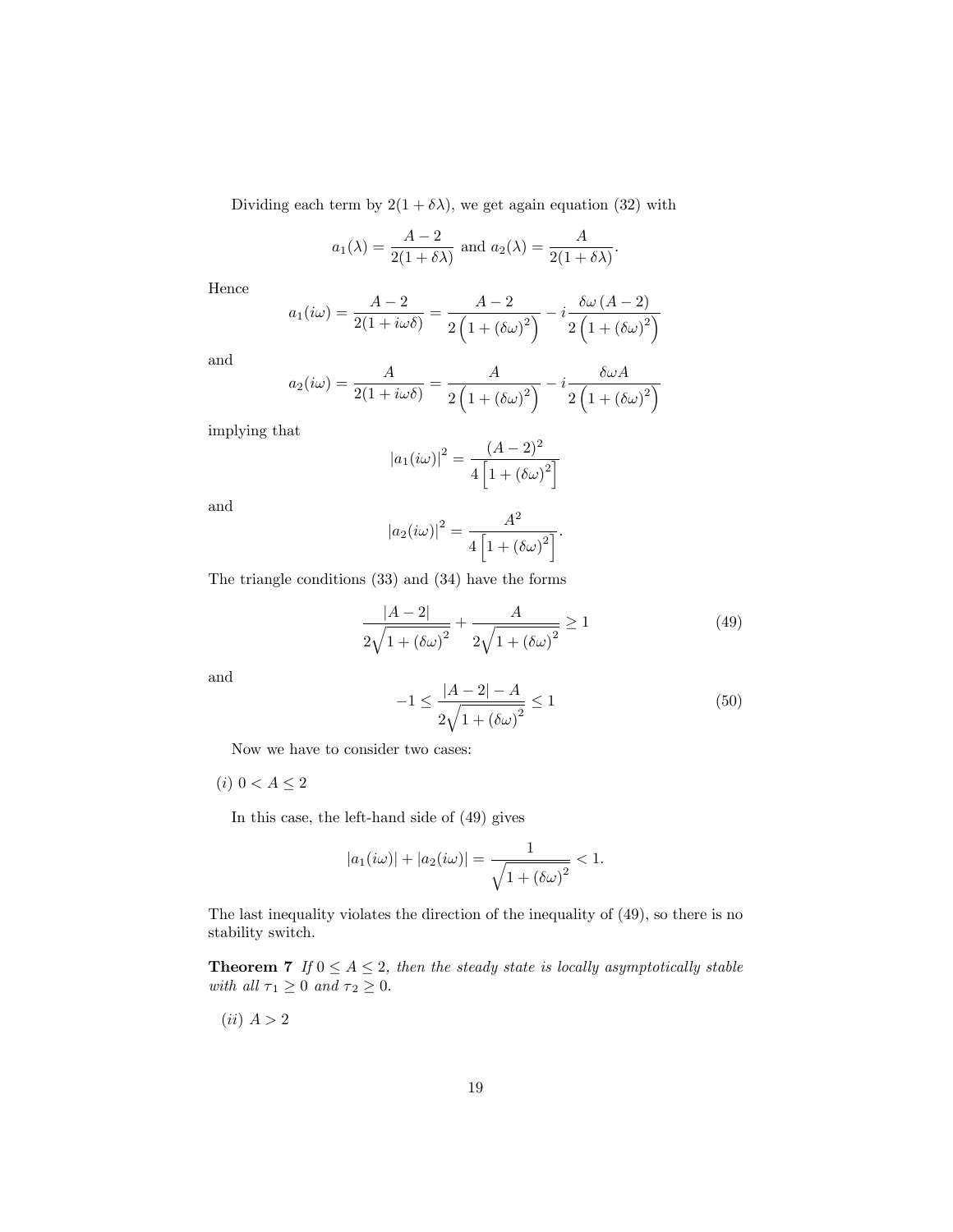This condition is equivalent to  $A - 2 > 0$ , then the left-hand side of (49) gives

$$
|a_1(i\omega)| + |a_2(i\omega)| = \frac{A-1}{\sqrt{1 + (\delta\omega)^2}} \ge 1
$$

or

$$
\omega^2 \leq \frac{A(A-2)}{\delta^2}
$$

showing that this condition holds if

$$
0 < \omega \le \omega_1 = \frac{1}{\delta} \sqrt{A(A-2)}.\tag{51}
$$

Similarly, condition (50) has the form

$$
-1 \le \frac{-1}{\sqrt{1 + \left(\delta \omega\right)^2}} \le 1
$$

which always holds.

**Theorem 8** If  $A > 2$ , then stability switch might occur with all  $\omega$  values satisfying relation (51).

Similarly to the previously discussed model, based on Figure 3, the application of the law of cosine presents,

$$
\theta_1(\omega) = \cos^{-1}\left(\frac{1 + (\delta\omega)^2 - (A - 1)}{|A - 2|\sqrt{1 + (\delta\omega)^2}}\right)
$$
(52)

and

$$
\theta_2(\omega) = \cos^{-1}\left(\frac{1 + (\delta\omega)^2 + (A - 1)}{|A|\sqrt{1 + (\delta\omega)^2}}\right).
$$
\n(53)

Notice that  $\theta_1 \in [0, \pi]$  and  $\theta_2 \in [0, \pi/2]$ , furthermore, the arguments of  $a_1(i\omega)$ and  $a_2(i\omega)$  are

$$
\arg [a_1(i\omega)] = -\tan^{-1}(\delta\omega) + 2\pi
$$

and

$$
\arg [a_2(i\omega)] = -\tan^{-1}(\delta\omega) + 2\pi.
$$

At points  $(0,0)$  and  $(1,0)$  in Figure 3, the angle balance relations imply the followings,

$$
\tau_{1,m}^{\pm}(\omega) = \frac{1}{\omega} \left( \arg \left[ a_1(i\omega) \right] + (2m - 1)\pi \pm \theta_1(\omega) \right) \tag{54}
$$

and

$$
\tau_{2,n}^{\mp}(\omega) = \frac{1}{\omega} \left( \arg \left[ a_2(i\omega) \right] + (2n - 1)\pi \mp \theta_2(\omega) \right) \tag{55}
$$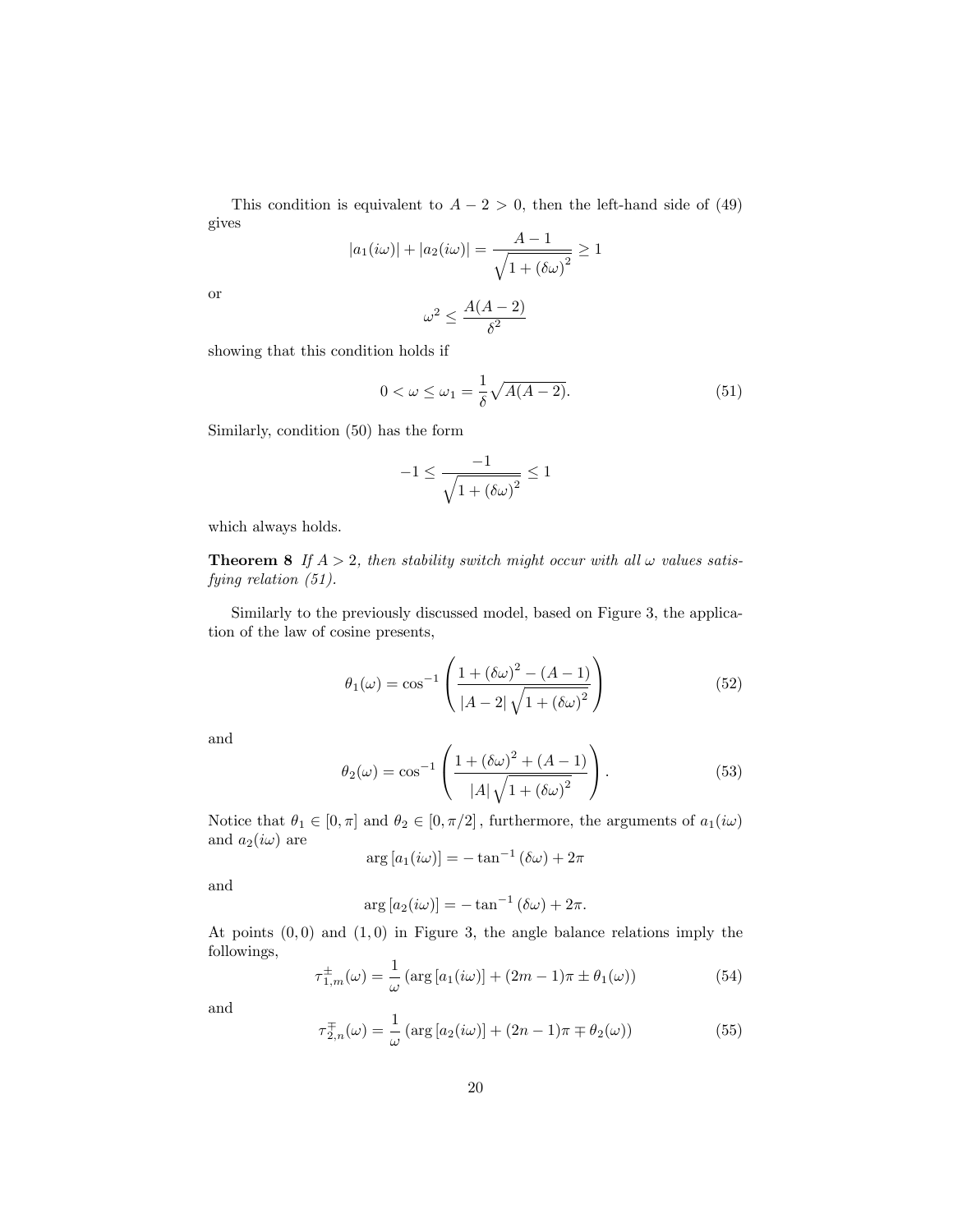where m and n are integers such that both  $\tau_1$  and  $\tau_2$  are nonnegative. Similarly to the previous case, there are infinitely many stability switching curves. Some curves are illustrated in Figure 6(A), where the locus of  $(\tau_{1,m}^{\pm}(\omega), \tau_{2,n}^{\mp}(\omega))$  in the feasible region are shown for  $\omega \in [0, \omega_1]$  and  $m, n = 0, 1$ . The loci of  $(\tau_{1,0}(\omega), \tau_{2,0}^+(\omega))$  is the bold black curve that divides the yellow region into the stability and instability regions. Two numerical results are depicted in Figure 6(B). Taking  $\tau_2 = 1$ , we simulate equation (47) for  $\tau_1 \in [\tau_1^a, \tau_1^{a'}]$  with  $\tau_1^a \simeq 0.183$  and  $\tau_1^{a'} = 1$  to obtain the blue bifurcation diagram. It is seen that a multiple-periodic cycle is possible for  $\tau_1$  closer to  $\tau_1^{a'}$ . The red bifurcation diagram reproduces a part of the bifurcation diagram of Figure 6 for  $\tau_1 \in$  $[\tau_1^b, \tau_1^{b'}]$  with  $\tau_1^b \simeq 0.295$  and  $\tau_1^{b'} = 1.2$ .



Figure 6. Dynamics generated by (42) amd (46)

### 6 Concluding Remarks

In this paper gradient adjustment process was introduced in a limited monopoly, when it does not know an analytic form of its profit function but can observe the actual profit at any time. The marginal profit was approximated with a simple finite difference formula based on two past profit observations leading to dynamic models with two time delays. For the sake of comparison, a knowledgeable monopoly knowing the form is also introduced. In the discrete-time adjustment process, two main results are obtained: (1) The stability condition is the same for both monopolists; (2) After losing stability, the knowledgeable monopolist experiences various dynamics ranging from periodic oscillations to chaos as the adjustment coefficient increases, whereas the limited monopolist produces only periodic cycles.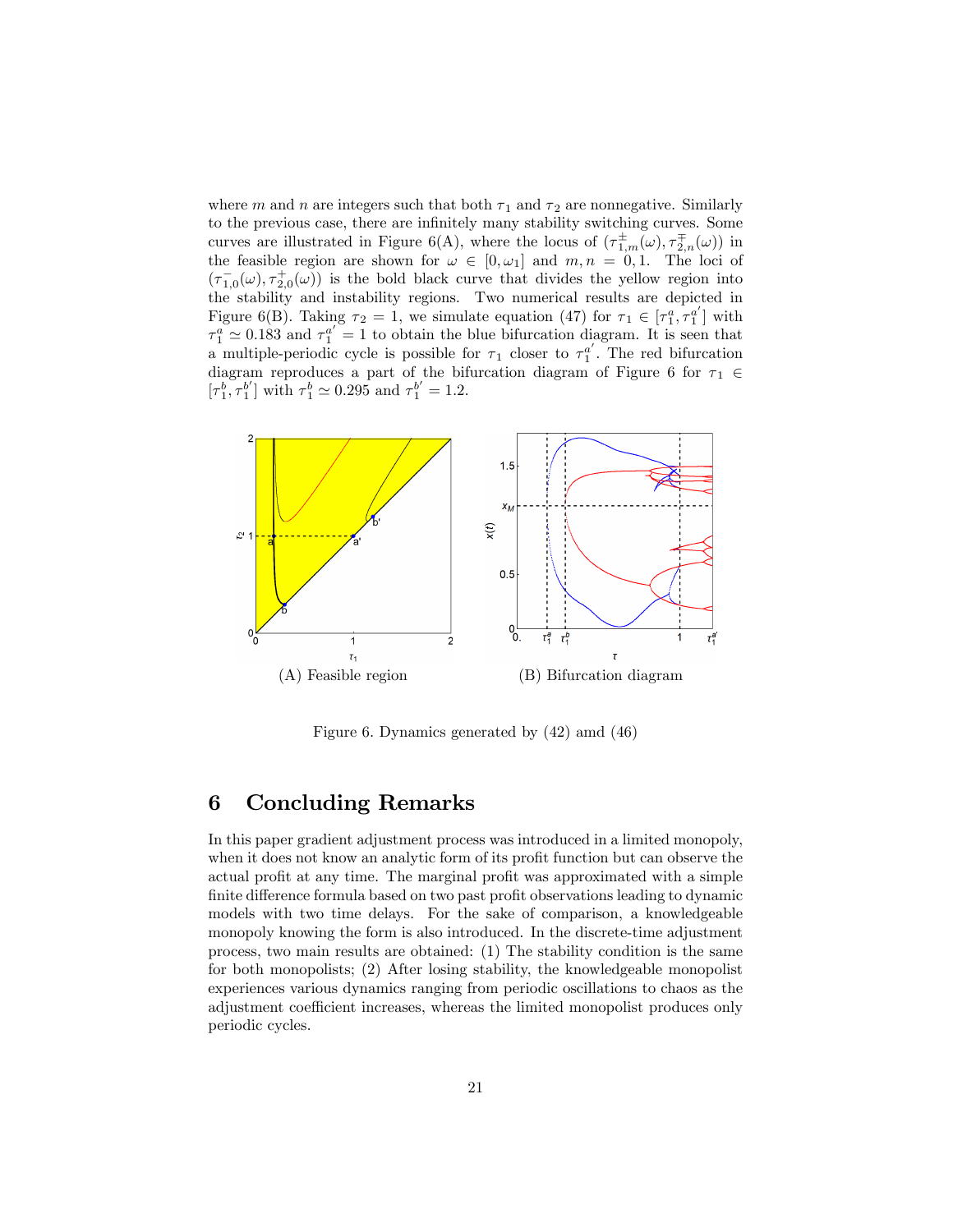Two different delay continuous dynamics were then constructed based on the discrete-time model and analyzed to derive the stability switching curves. In the Örst continuous-time model with Euler approximation, two main results are summarized as follows: (3) The stability threshold value of  $\tau_1$  for the limited monopolist is less than that of the knowledgeable monopolist; (4) After losing stability, both monopolists present only periodic oscillations. In the second continuous-time model with Beresowski transformation, two main results are the followings: (5) The stability threshold value of  $\tau_1$  for the limited monopolist is less than that of the knowledgeable monopolist due to the negative sloping of the stability switching curve. This is the the same as result (3) above; (6) After losing stability, the limited monopolist can produce at most a multi-periodic cycle, where as the knowledgeable monopolist goes into chaotic oscillations, passing through an àla period doubling cascade.

In approximating the marginal profit a very simple differentiation formula was used. However, more sophisticated formulas could provide better approximations with increased numbers of delays. It is an interesting task to see how the more sophisticated differentiation formulas alter the stability conditions.